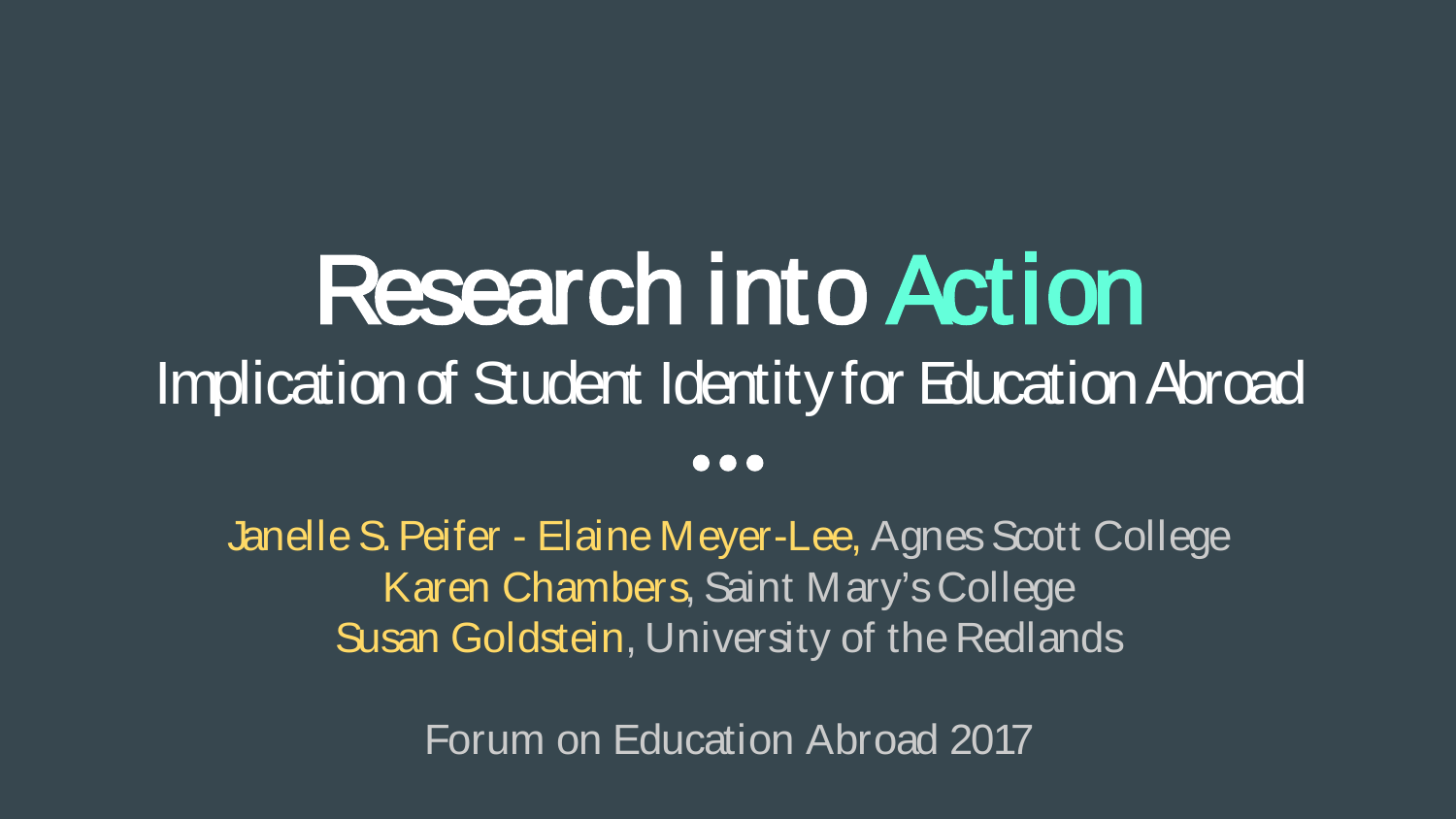#### Roadmap

Session Framework

Steps for Translating Research  $\rightarrow$  Action

Case Study: Saint Mary's College

Case Study: University of Redlands

Case Study: Agnes Scott College

Micro-Workshop: Action Planning

Concluding Thoughts + Next Steps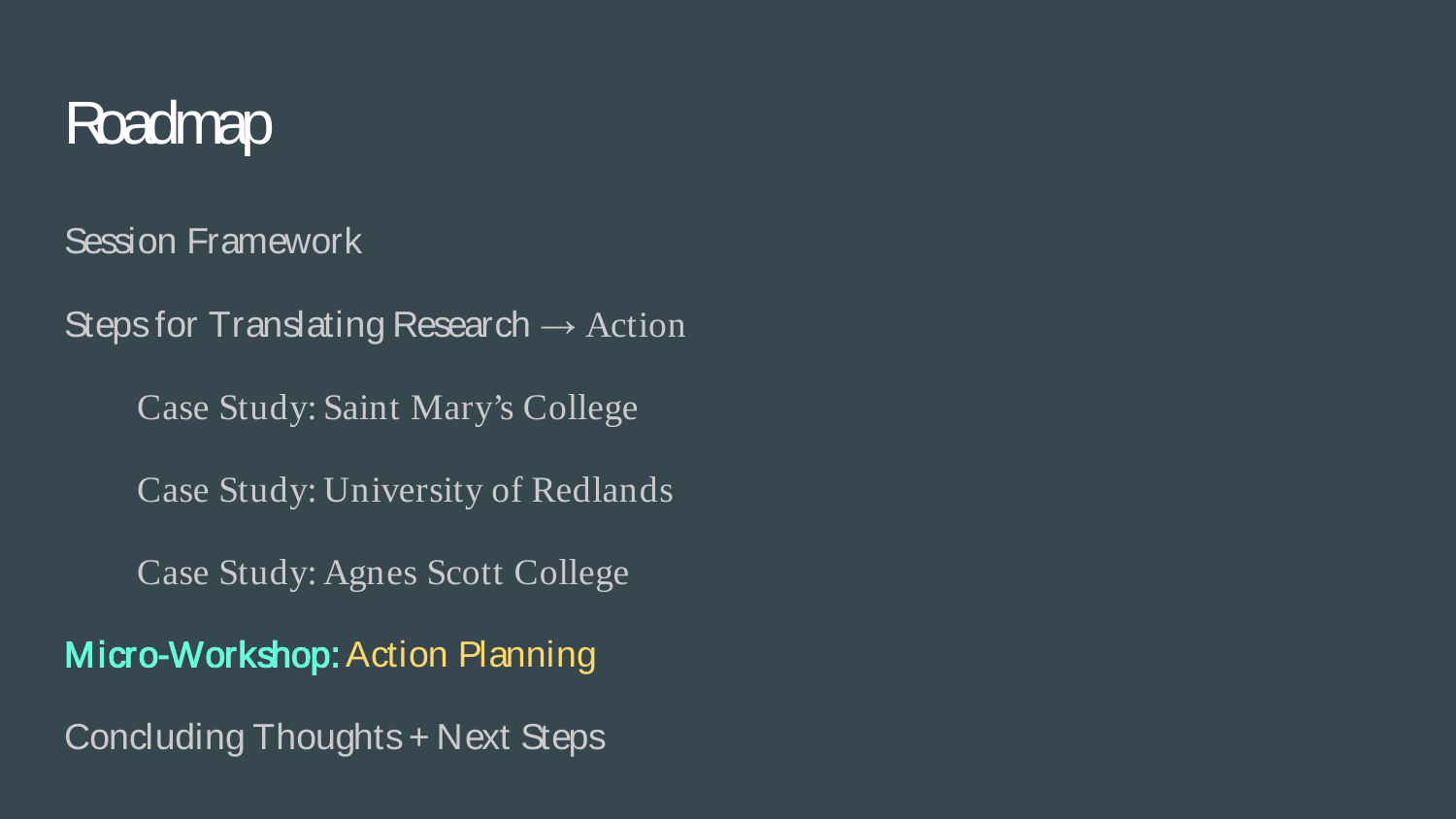## Session Framework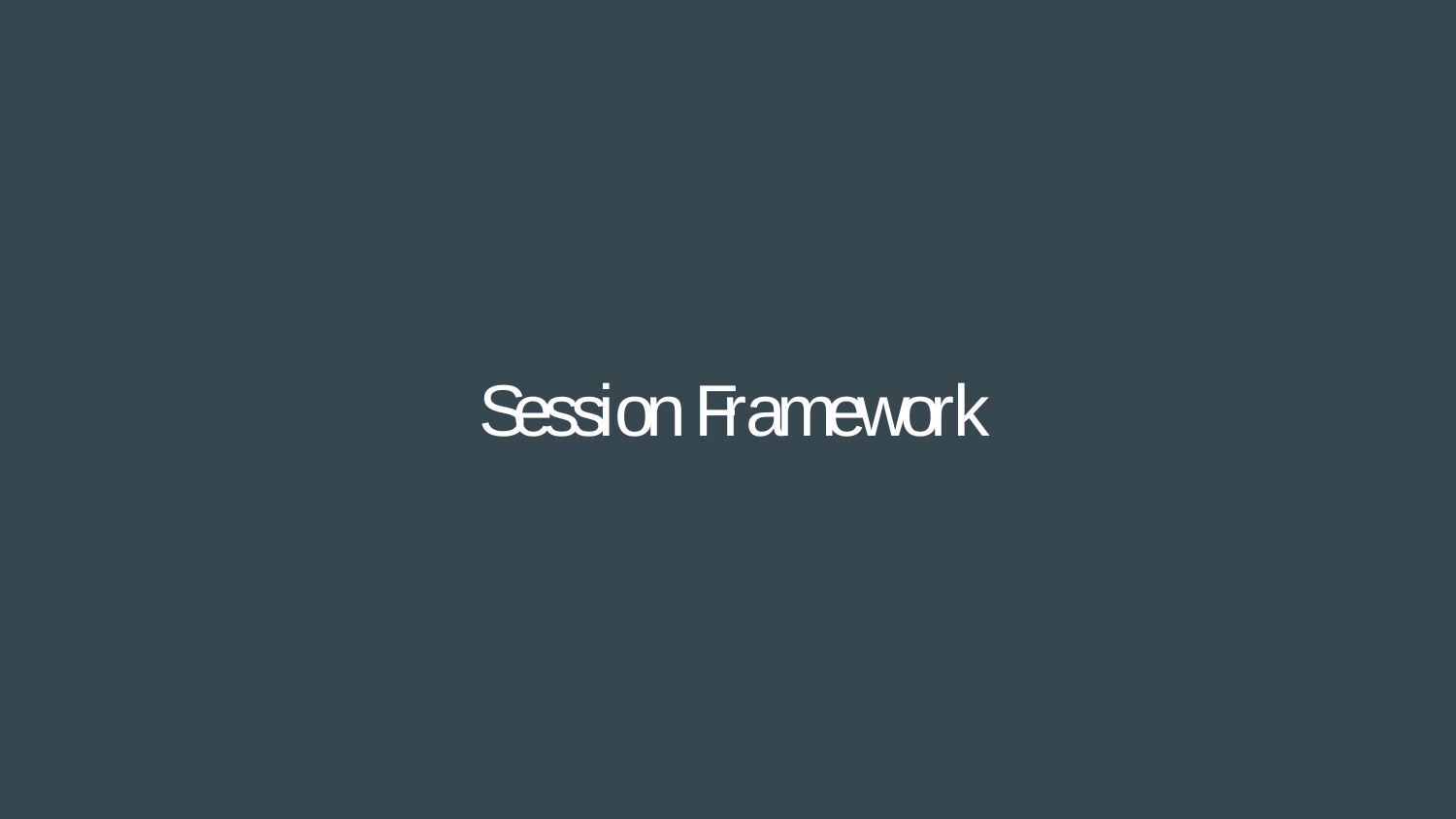## Research in Education Abroad (EA)

#### + Benefits

- + Curricular improvement
- + Pre-departure and re-entry
- + Policy
- + Advising
- + Advocacy
- + Accountability/Accreditation
- + Basic Research
- + Challenges

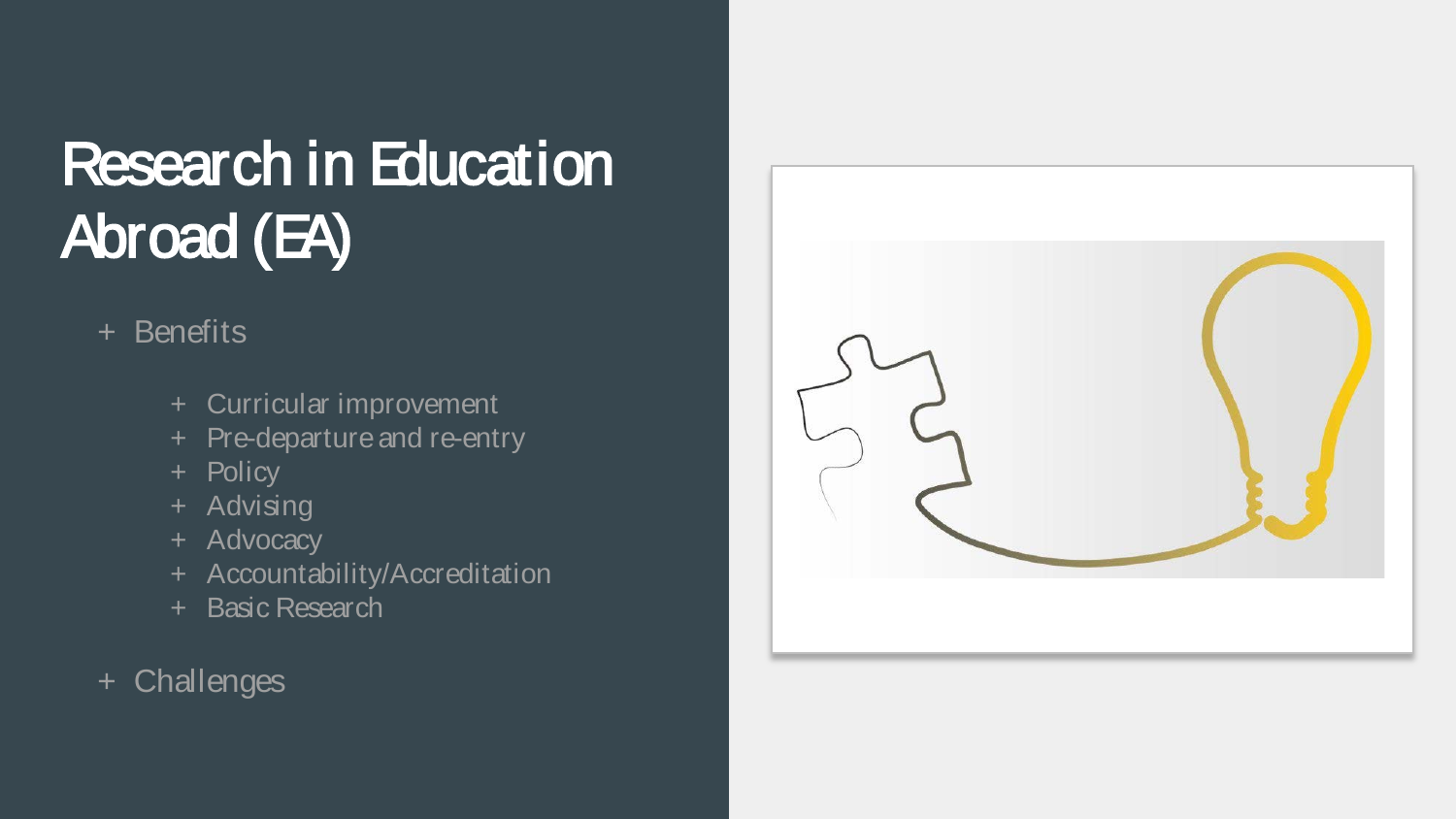# Steps for Translating Research  $\rightarrow$  Action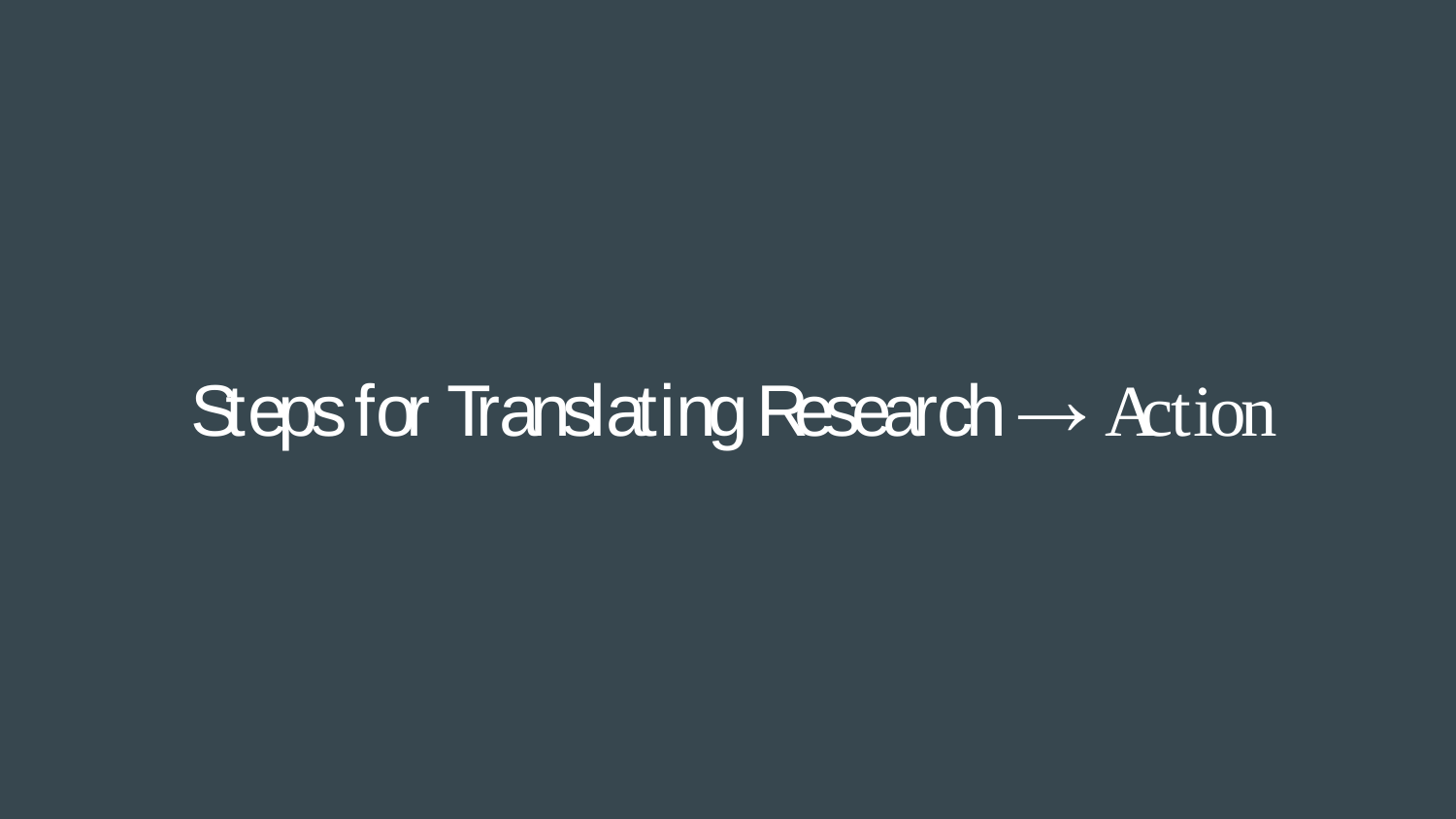#### Practical Steps

- + Articulating Outcomes & Authentic Research Questions
- + Literature Review
- + Conferences (Hi There!)
- + Your own data collection & analysis?
- + Pulling out actionable elements
- + Applying/Tailoring to institutional context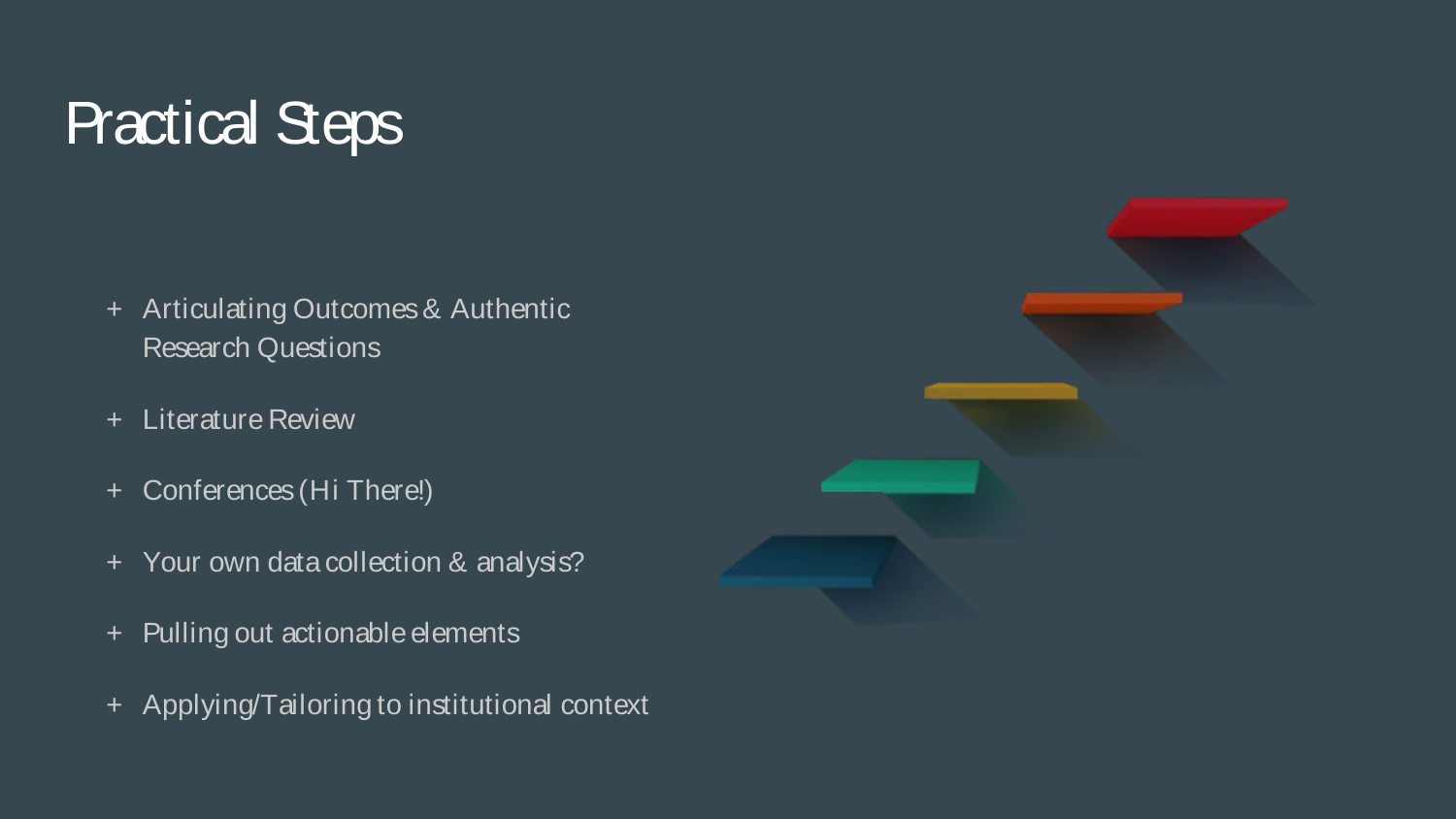# Case Study: Saint Mary's College

 $\bullet\bullet\bullet$ 

Karen Chambers, Ph.D Associate Professor of Psychology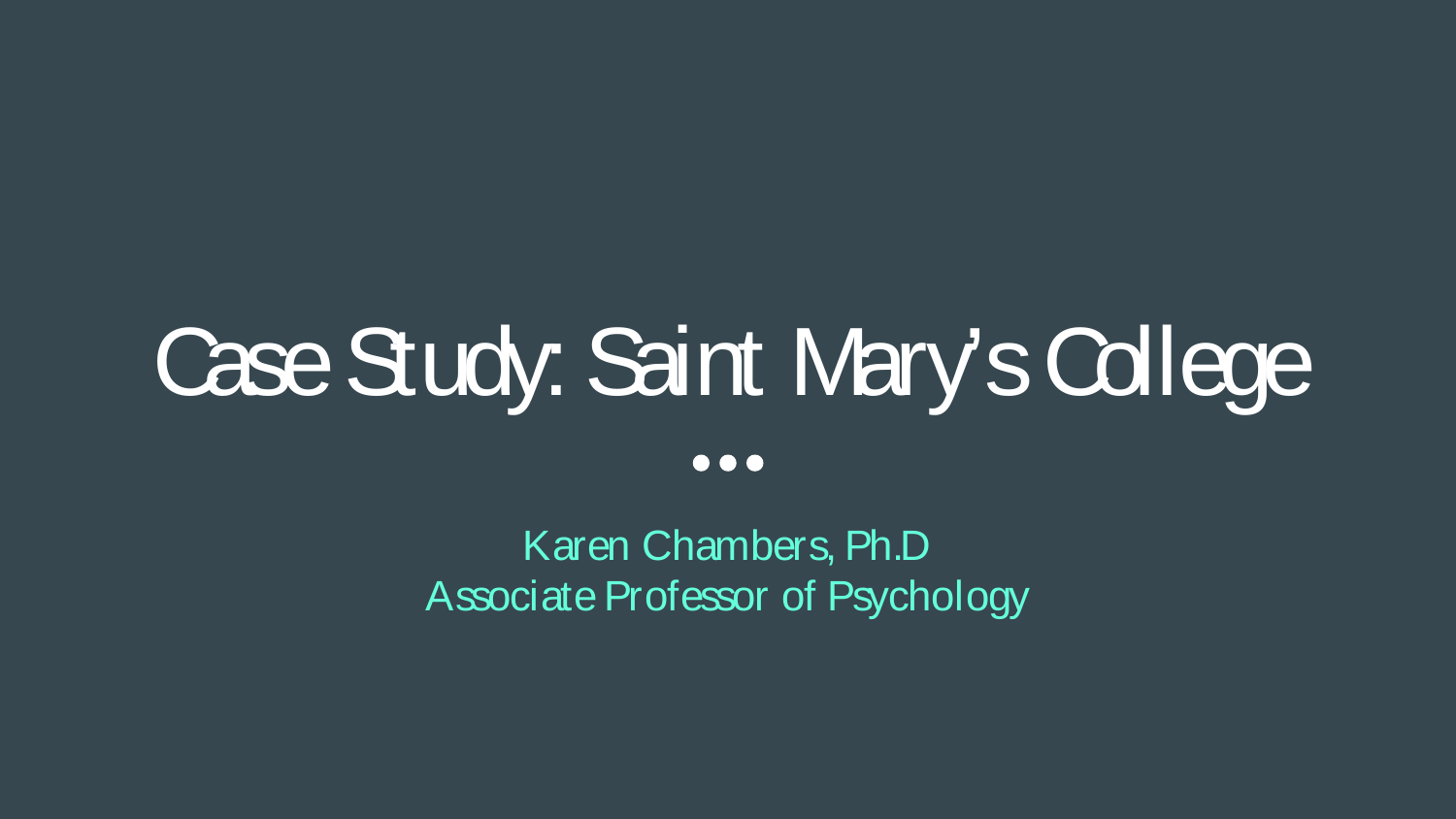#### Aspect of Identity: Ethnicity

Ethnic Identity: reflects the way in which individuals identify themselves in terms of ethnicity and is a critical part of a person's social identity and social behaviors (Feitosa et al. 2016) "Out-groups" develop EI first, but then dominant group(s) EI promotes a sense of belonging among under-represented and can serve as a buffering or coping effect when encountering discrimination (Ai et al., 2014)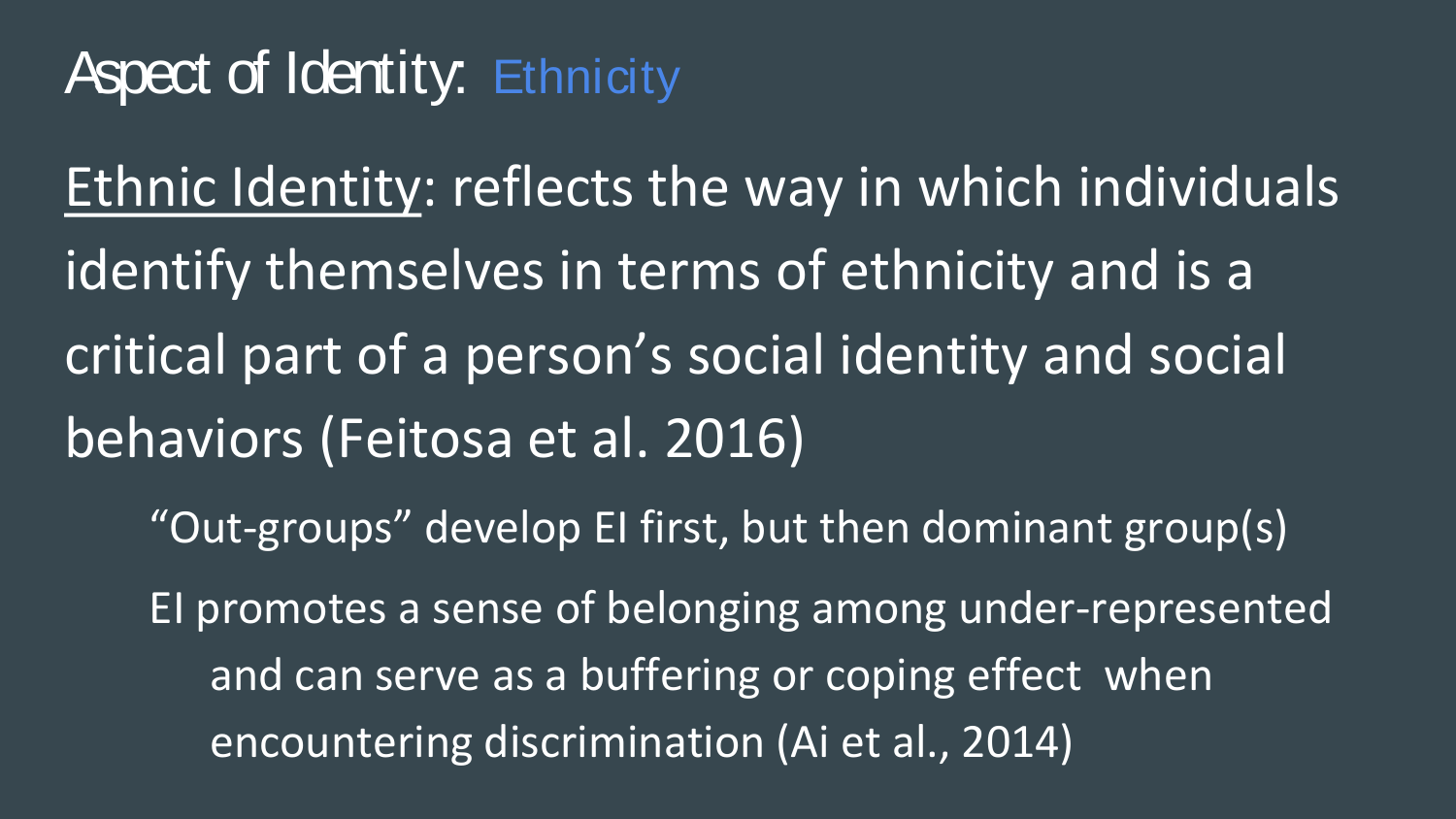#### Brief Overview of Study

+ Saint Mary's students who studied abroad for a semester or full year (fall '11 spring '16). Saint Mary's is an all-women's Catholic college with a predominately white student body.

+ Saint Mary's international office employs a multi-method longitudinal assessment procedure. Data is collected the semester prior to studying abroad and within a few months of their return.

+ We will focus here on the American Identity Measure (Meyer-Lee & Evans, 2007).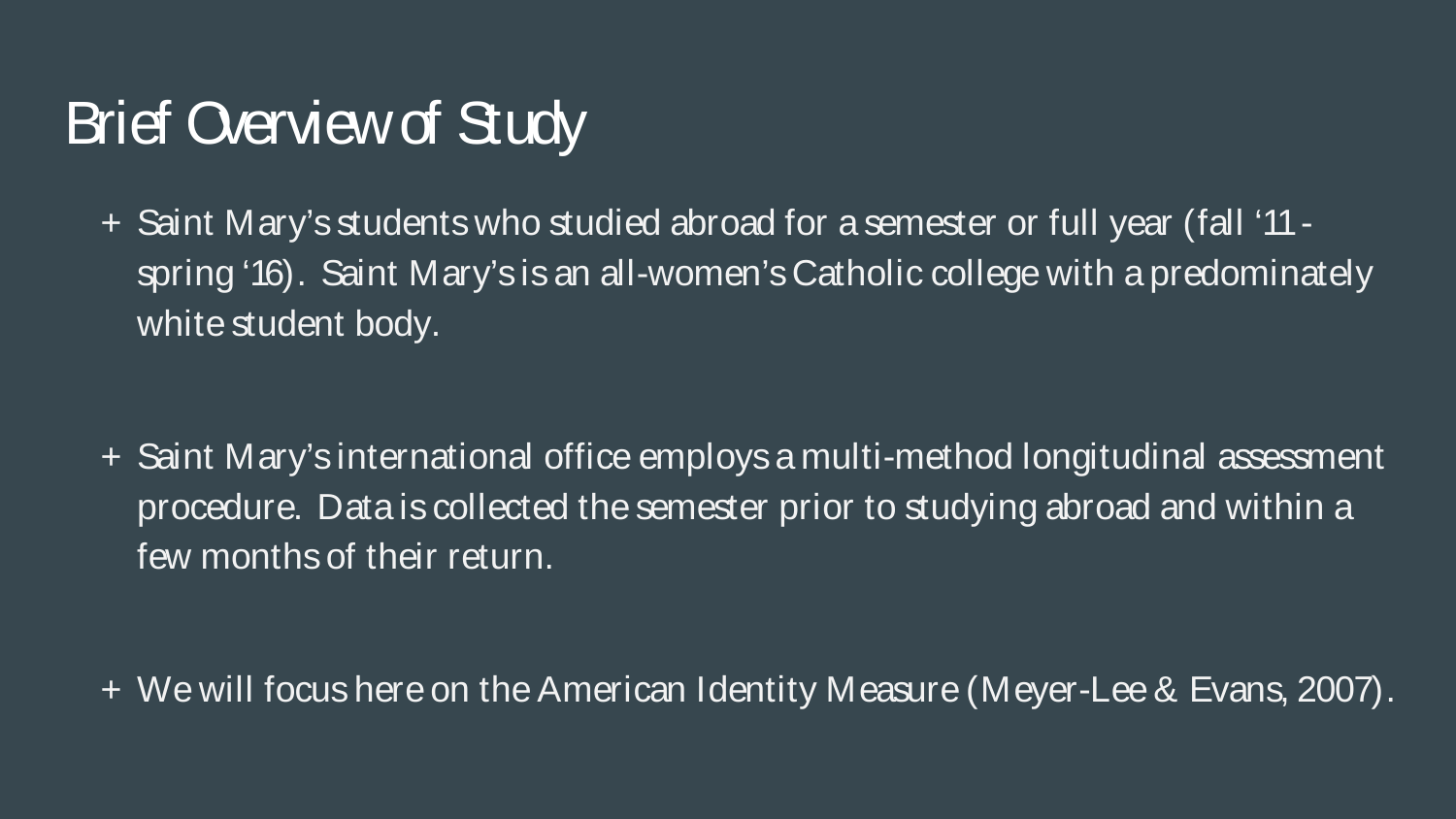- •I think of myself as being American
- •Being American plays an important part in my life
- •I have a strong sense of being American
- •I have spent time trying to find out more about what being Am..
- •I have thought about how my life will be affected by being Am..
- •I have talked to other people about being American
- •I understand pretty well what being American means to me
- •I have done things that help me understand my American ...
- •I have wondered about the implications of being American
- •I feel a strong attachment towards my American nationality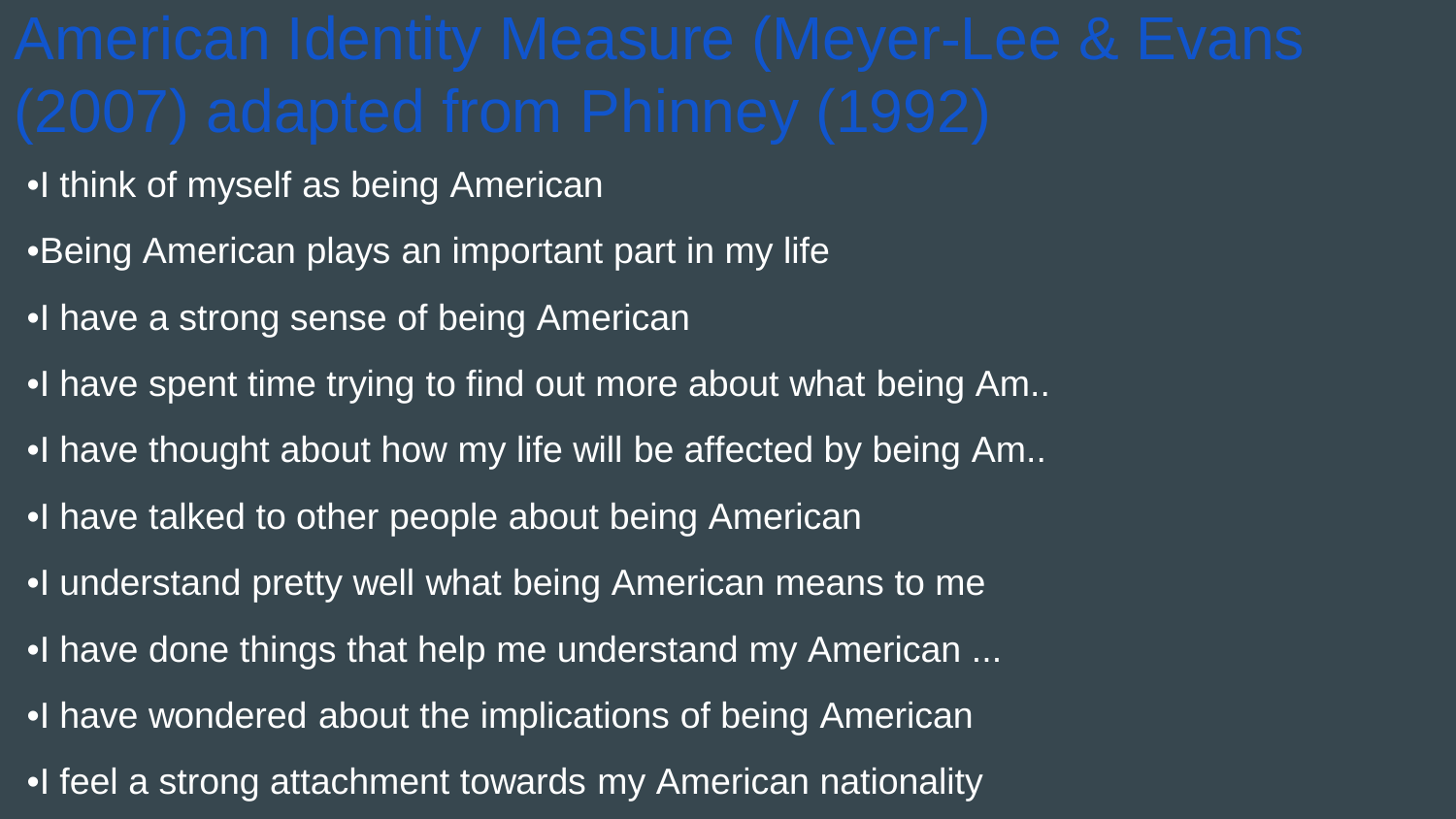## Key Findings



- Latina students experience different acculturation process than white students while abroad.
- Latina students come to identify as American when studying abroad.
- White students don't seem to change their thoughts about their national identity.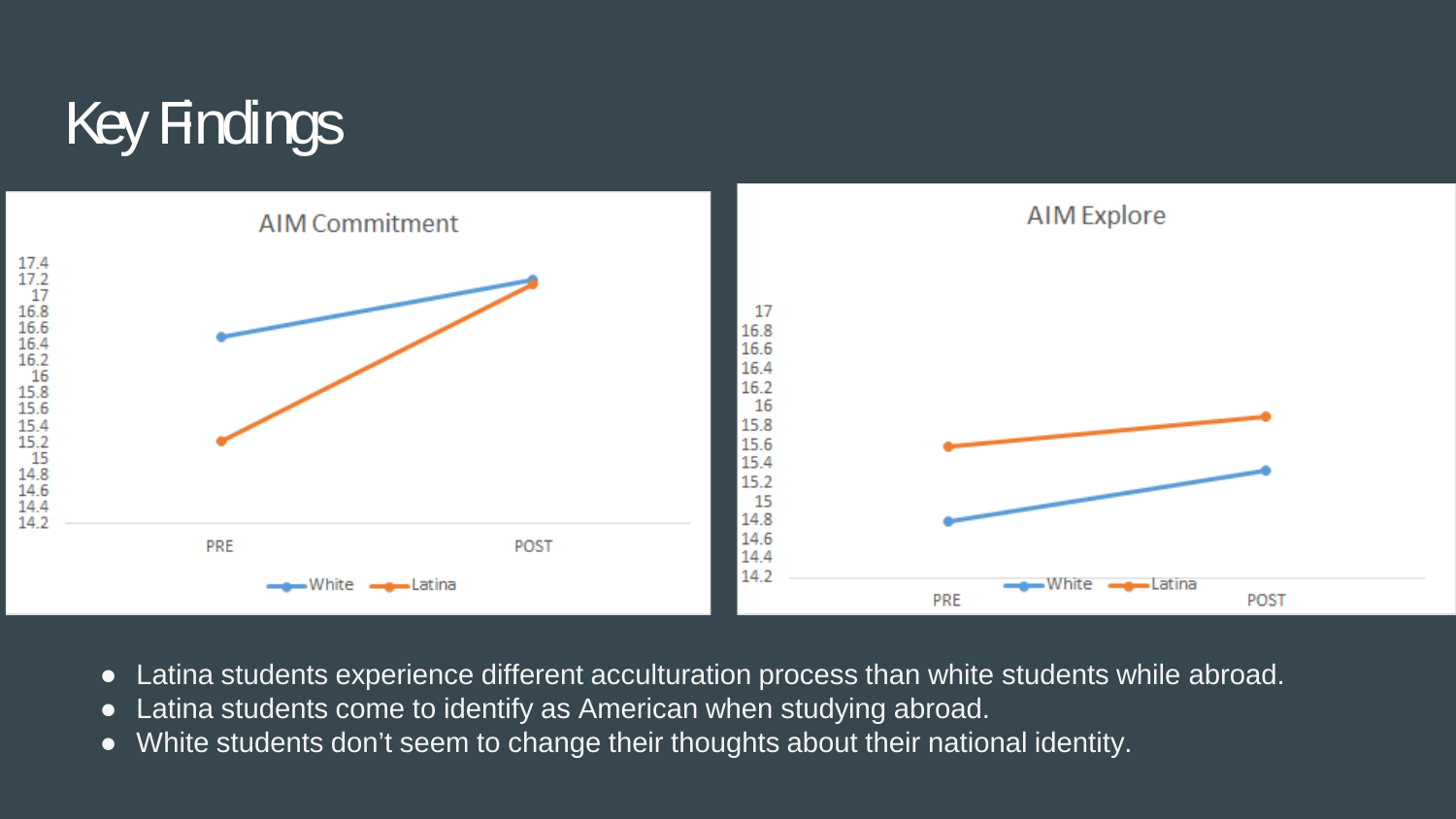# How can this inform -

Design - focus on various dimensions of students, pay attention to how they identify themselves

Assessment - multi-method longitudinal

Pre- and post-departure programs role of ethnic identity, teaching about acculturation and acculturation stress

Reporting to stakeholders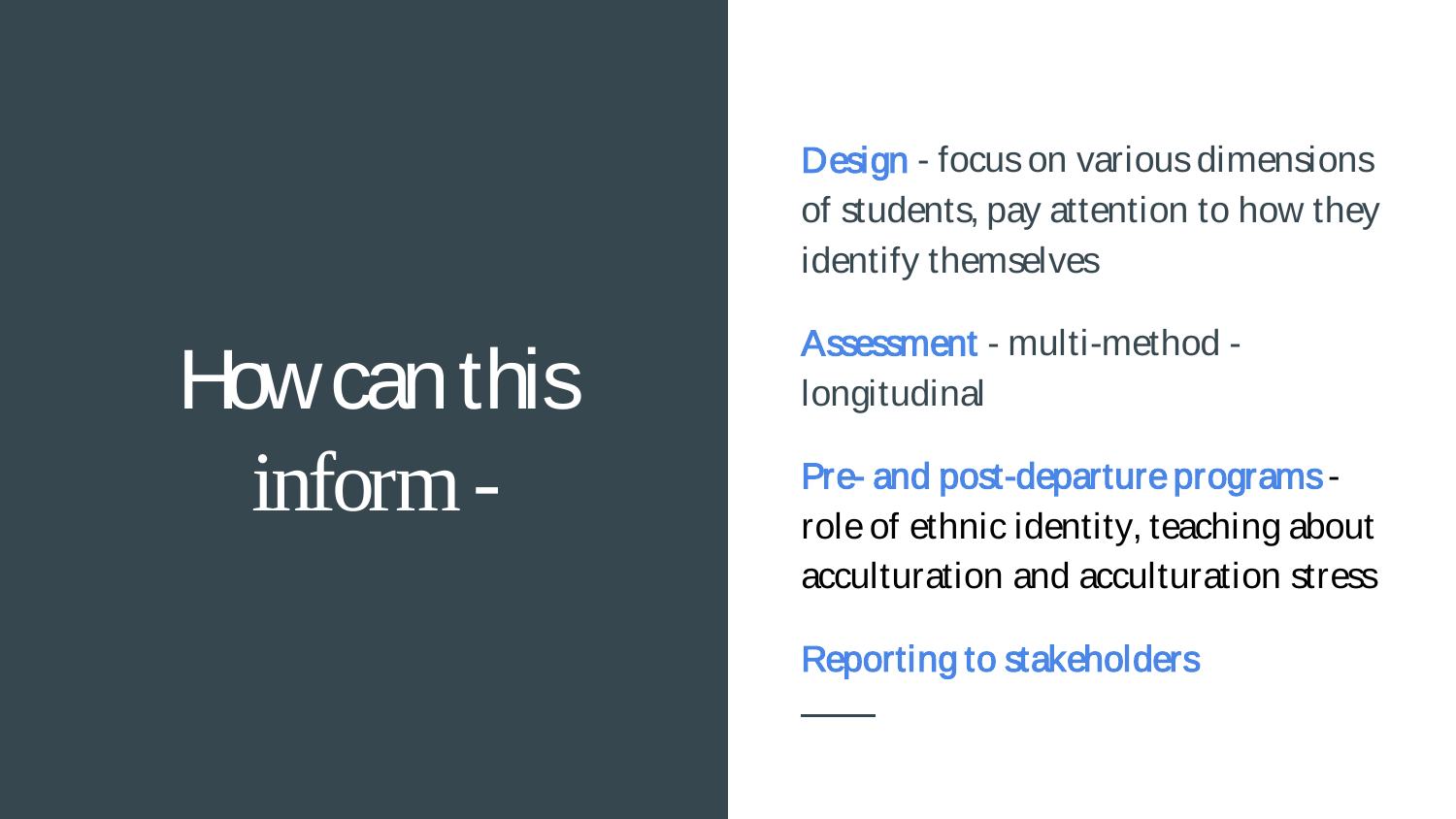# Case Study: University of Redlands

 $\bullet\bullet\bullet$ 

Susan Goldstein, Ph.D Professor of Psychology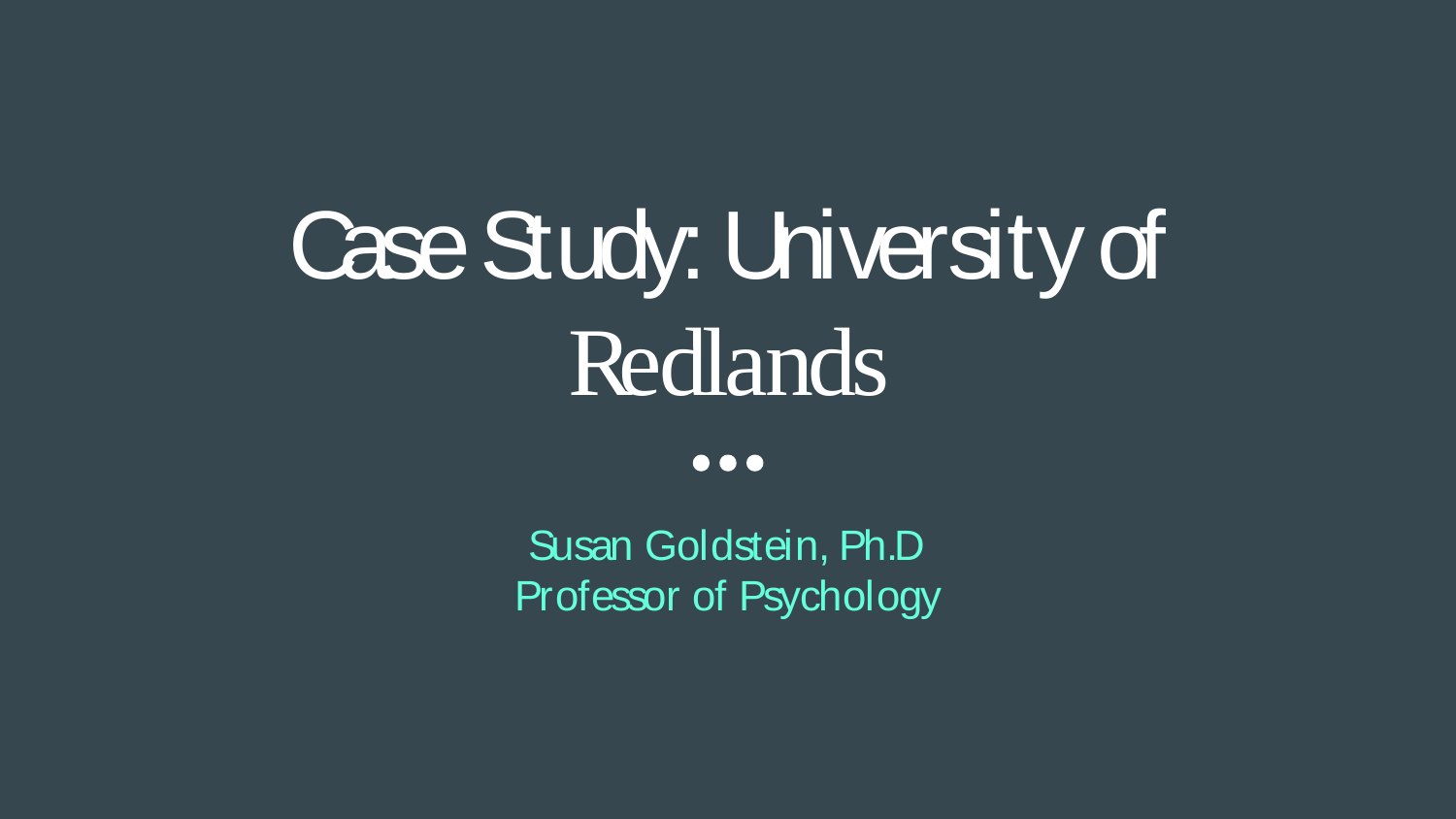## Aspect of Identity

- Race/ethnicity
- Personality traits
- Intercultural attitudes/competence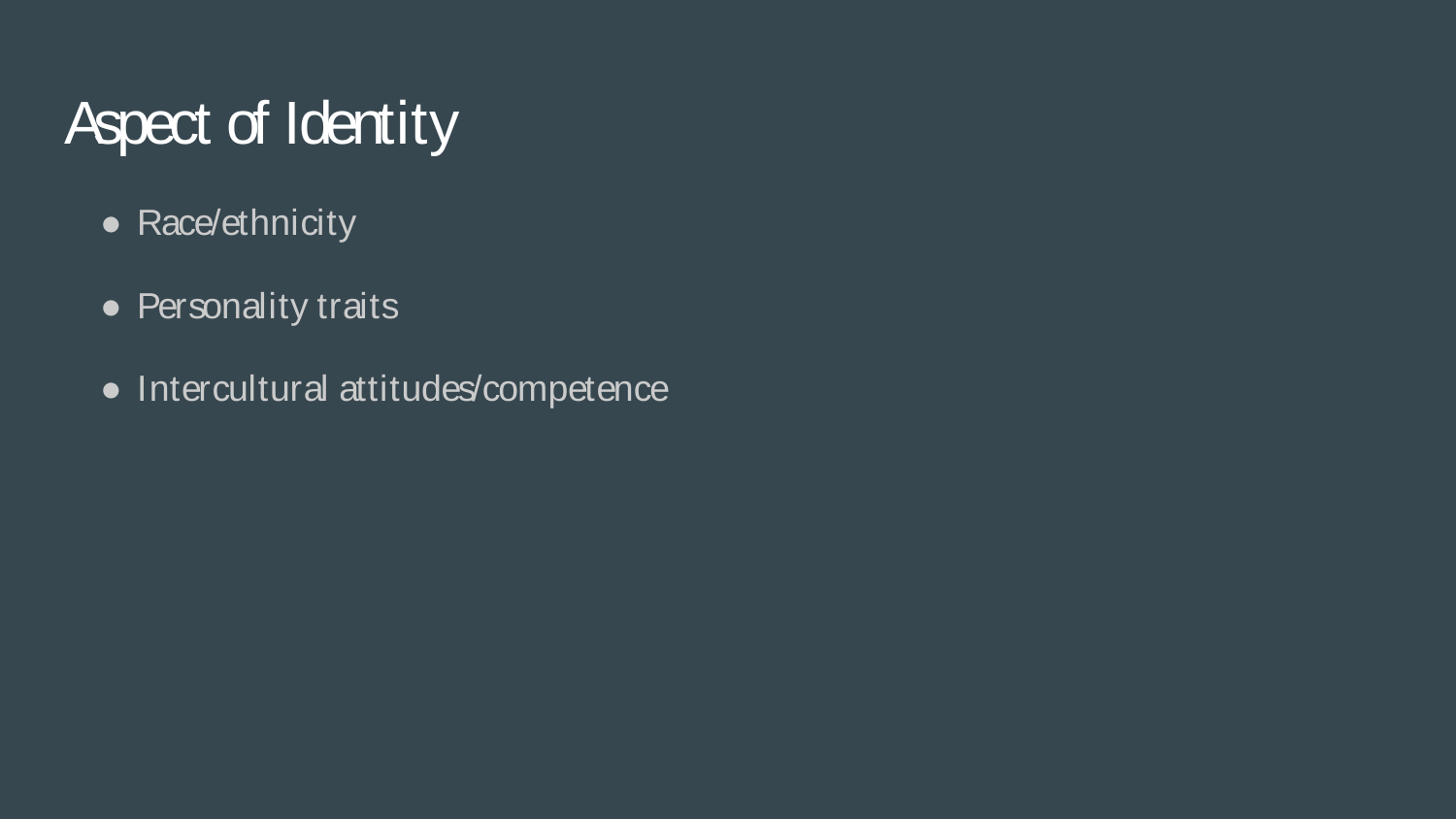#### Brief Overview of Study

University of Redlands is a private, liberal arts university in Southern California

About 2600 undergraduates, 50% Students of Color

More than 50% of students participate in one of several EA options, including shortterm faculty led courses and semester- or year-long exported campus, direct enrollment, or hybrid programs.

Research goal: To identify student characteristics associated with preferred EA immersion level.

First and second year undergraduates who had not studied abroad were surveyed in two studies.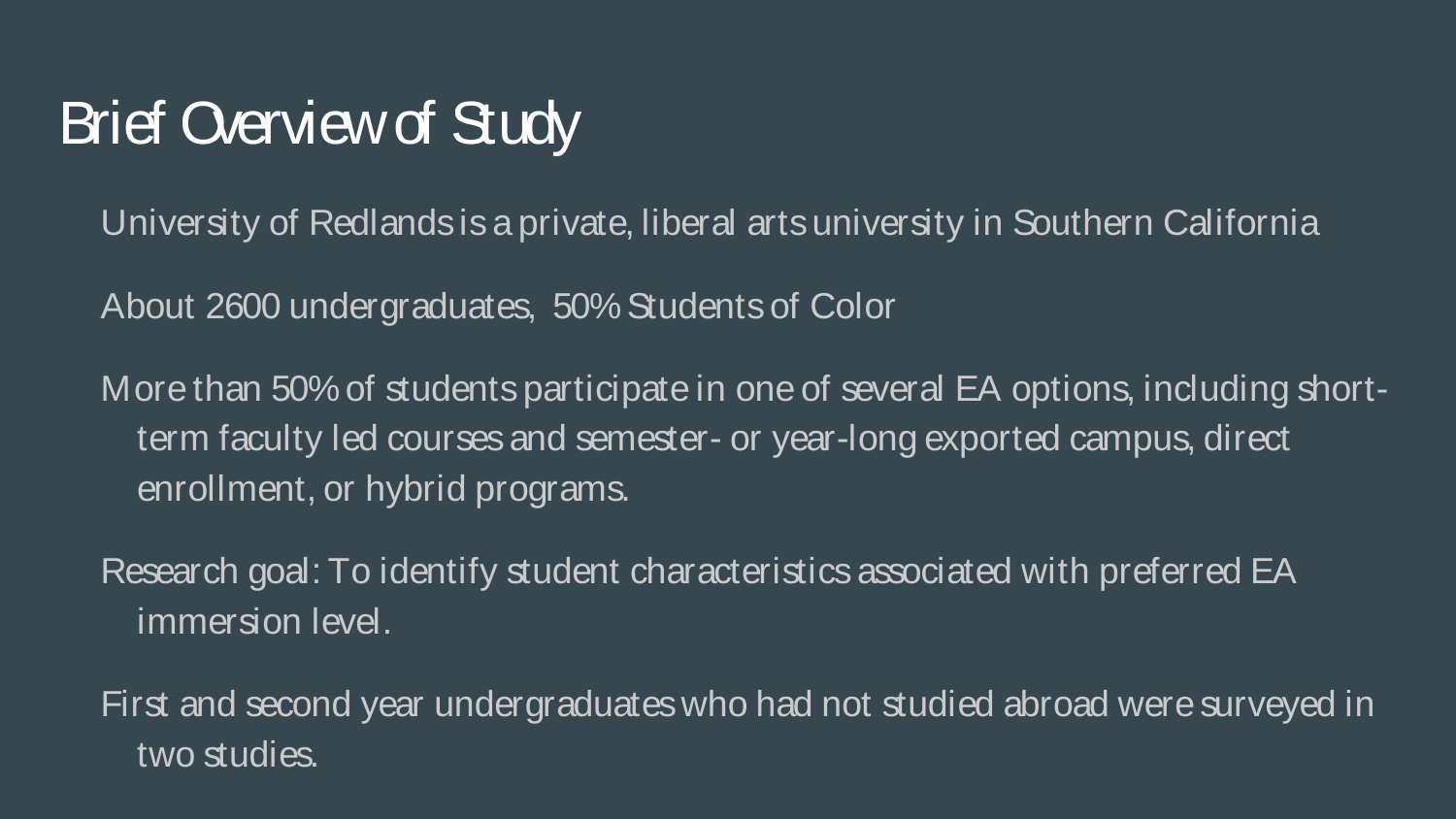#### Immersion Measures

+ Study 1 (n=188; 63% female; 38% Students of Color) Respondents indicated preference for one of two program descriptions: exported campus vs. hybrid

+ Study 2 (n=112; 66% female; 47% Students of Color): Participants indicated preferred immersion level on multiple dimensions based on Engle & Engle (2003) including program duration, housing, nationality of classmates, program language requirements, language of instruction, and cultural learning opportunities (Study Abroad Immersion Level Scale; SAILS)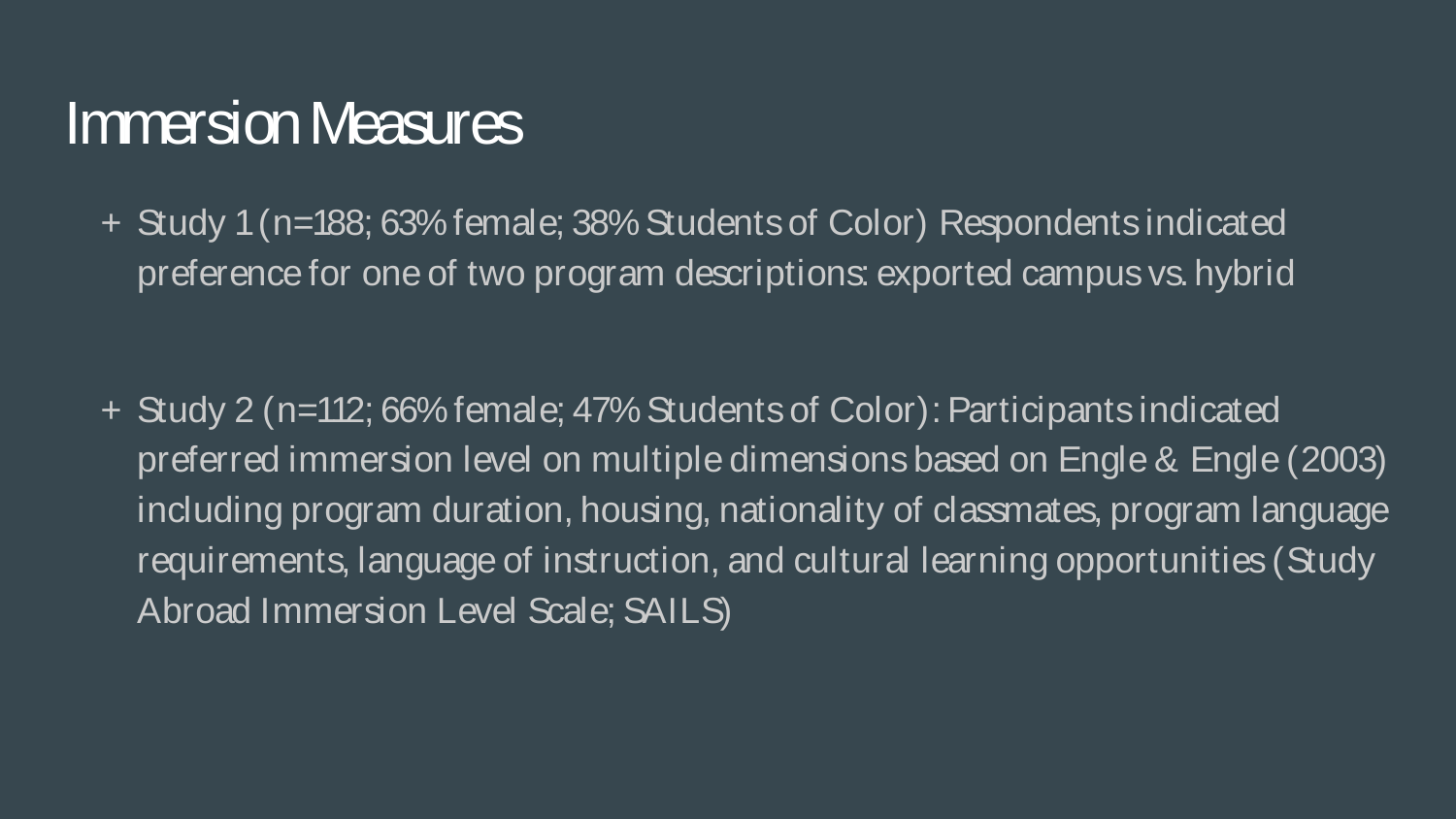#### **Predictors**

**Demographic and background variables**: Gender, race/ethnicity, first generation status, heritage language

**Financial status**: Family income, student work hours and contributions to family income **Campus life**: Membership in campus organizations, time spent on campus activities, living on campus **Exposure to/expectations of study abroad**: International Education Expectations Scale (Goldstein & Kim, 2006), discussion of study abroad with friends and family, attitudes of friends and family about study abroad, number of friends who studied abroad **Personality measures**: IPIP Five Factor Model and Adventurousness scales (Johnson, 2014) **Intercultural attitudes/competence**: Cultural Intelligence Scale (Ang et al., 2007), Generalized Ethnocentrism Scale (Neuliep & McCroskey, 1997), Interest in Foreign Languages Scale (Hembroff & Rusz, 1993), Personal Report of Intercultural Communication Apprehension (Neuliep & McCroskey, 1997)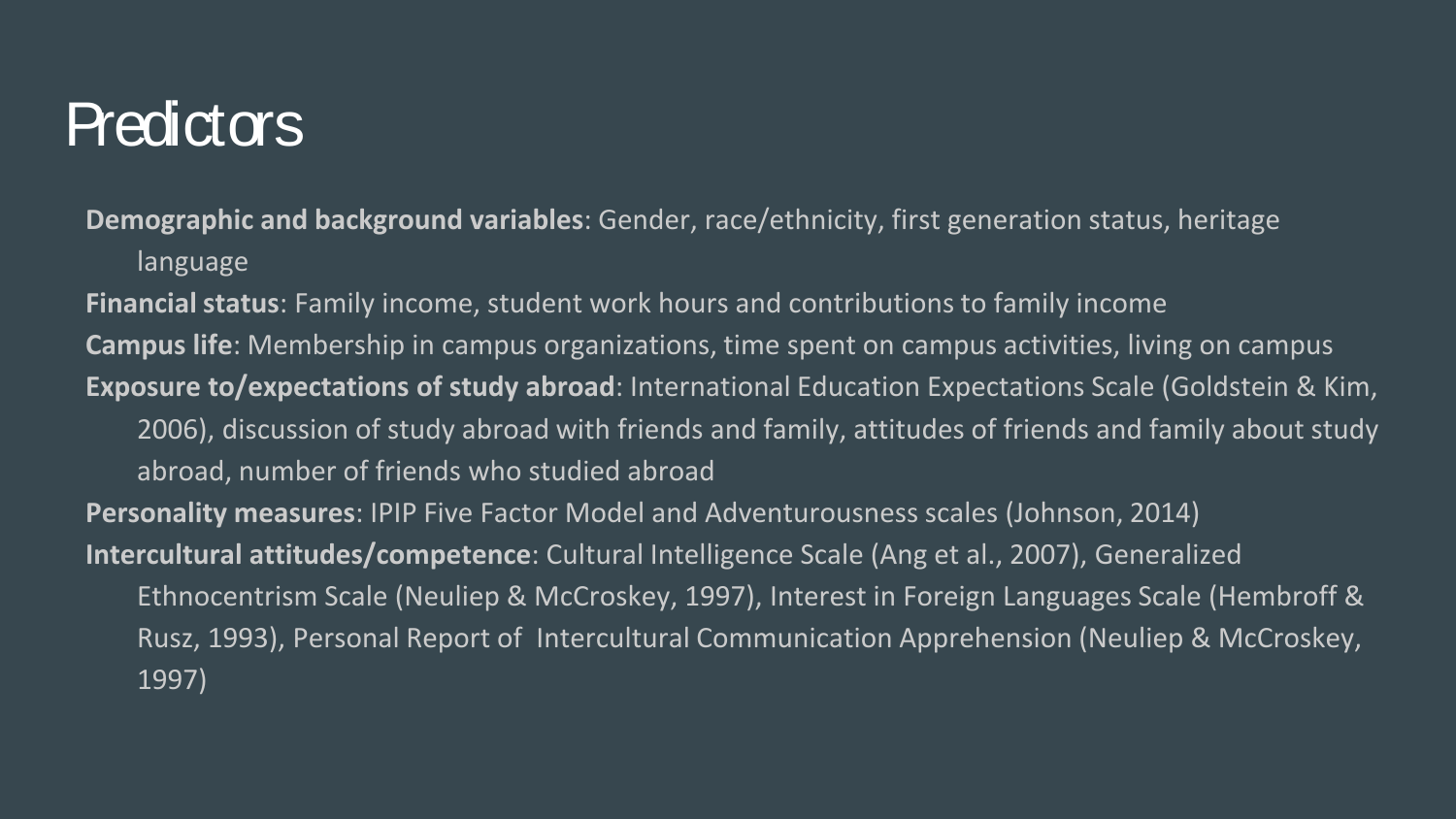## Key Findings

Overall, preference for greater EA immersion was predicted by higher scores on measures of:

Exposure to/positive expectations of study abroad

Adventurousness

Cultural Intelligence

Language interest/value

And lower scores on:

Intercultural Communication Apprehension Generalized Ethnocentrism FFM Neuroticism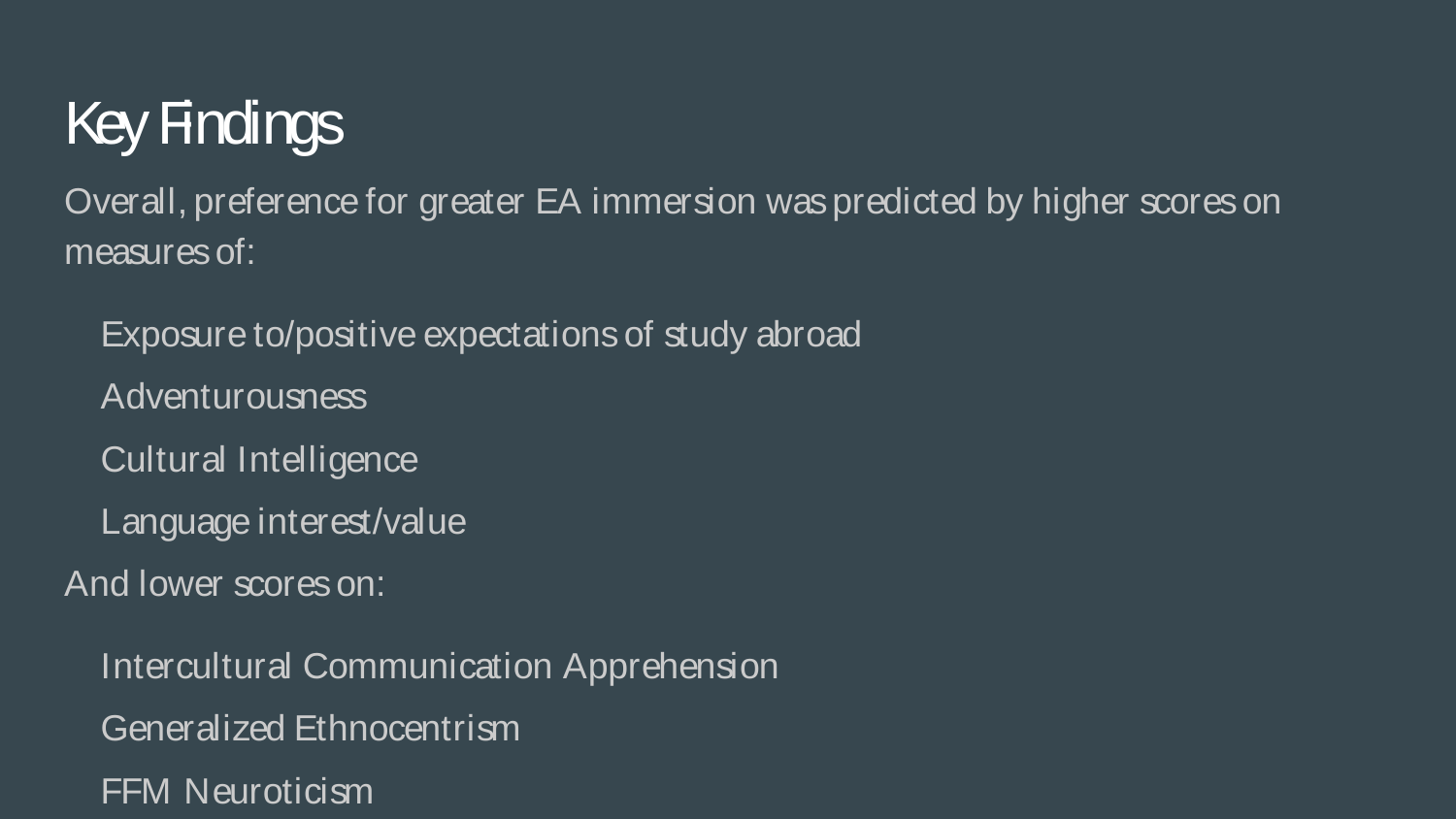#### Key Findings

Students of Color (majority Latino/a; as compared with White students)

Were significantly more likely to select a more immersive model (73% vs. 58%).

Scored significantly higher on measures of Cultural Intelligence and Language Interest/value, and lower on the measure of Generalized Ethnocentrism (all predictors of EA participation)

Scored significantly lower on measures of EA exposure (e.g., number of friends who studied abroad, discussions with family, faculty or staff about study abroad)

More likely to be working during the school year, have lower family income, be a first generation student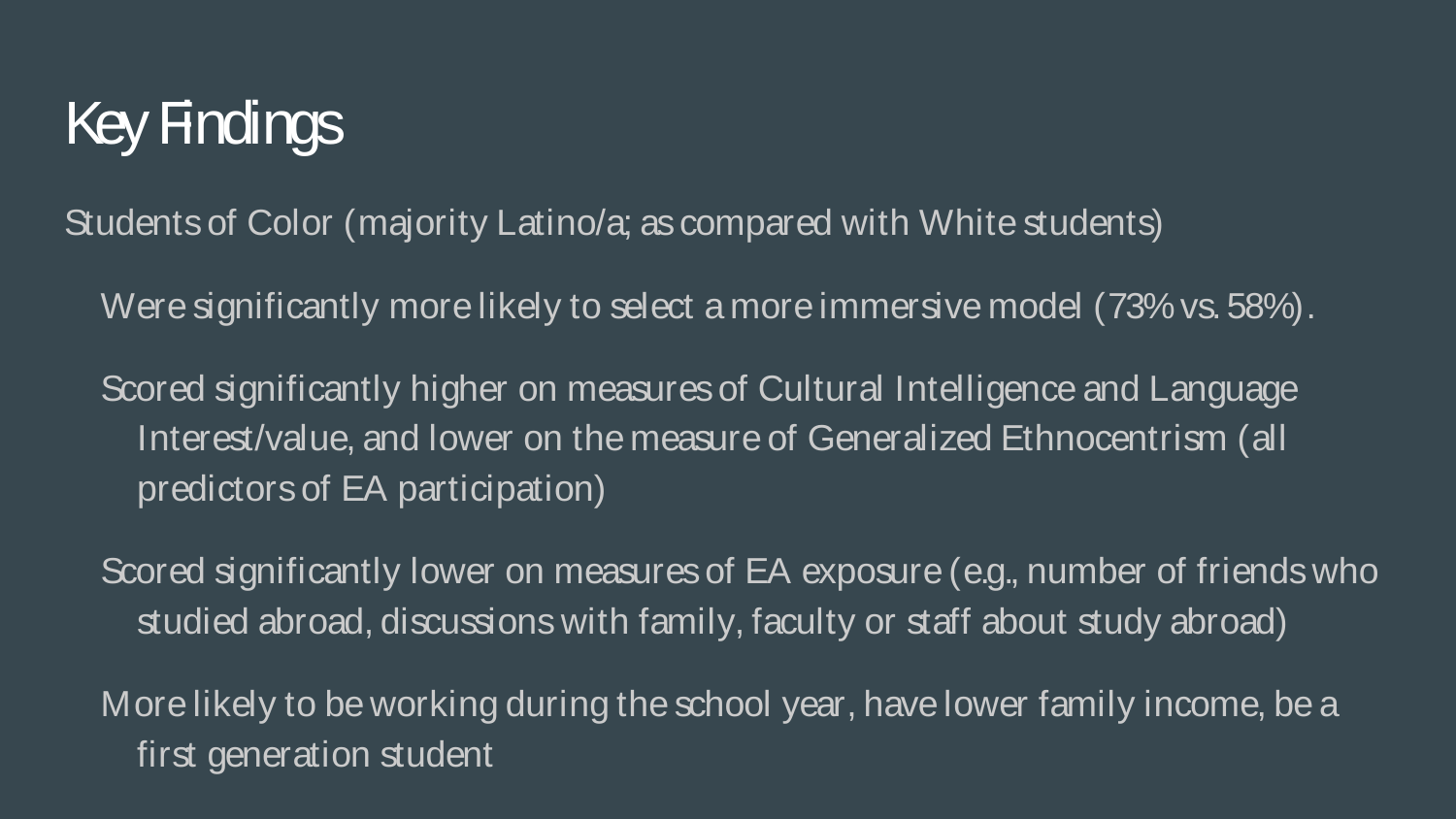# How can this inform -

Design: Greater campus-wide emphasis on building a culture of language learning and developing intercultural competence.

Assessment: EA program comparisons recognize different baseline levels of intercultural attitudes and competence.

Pre-departure programs: Focus on building intercultural skills and reducing apprehension

Reporting to stakeholders: Outreach (including Spanish language materials), targeted grants and scholarships, Advisor training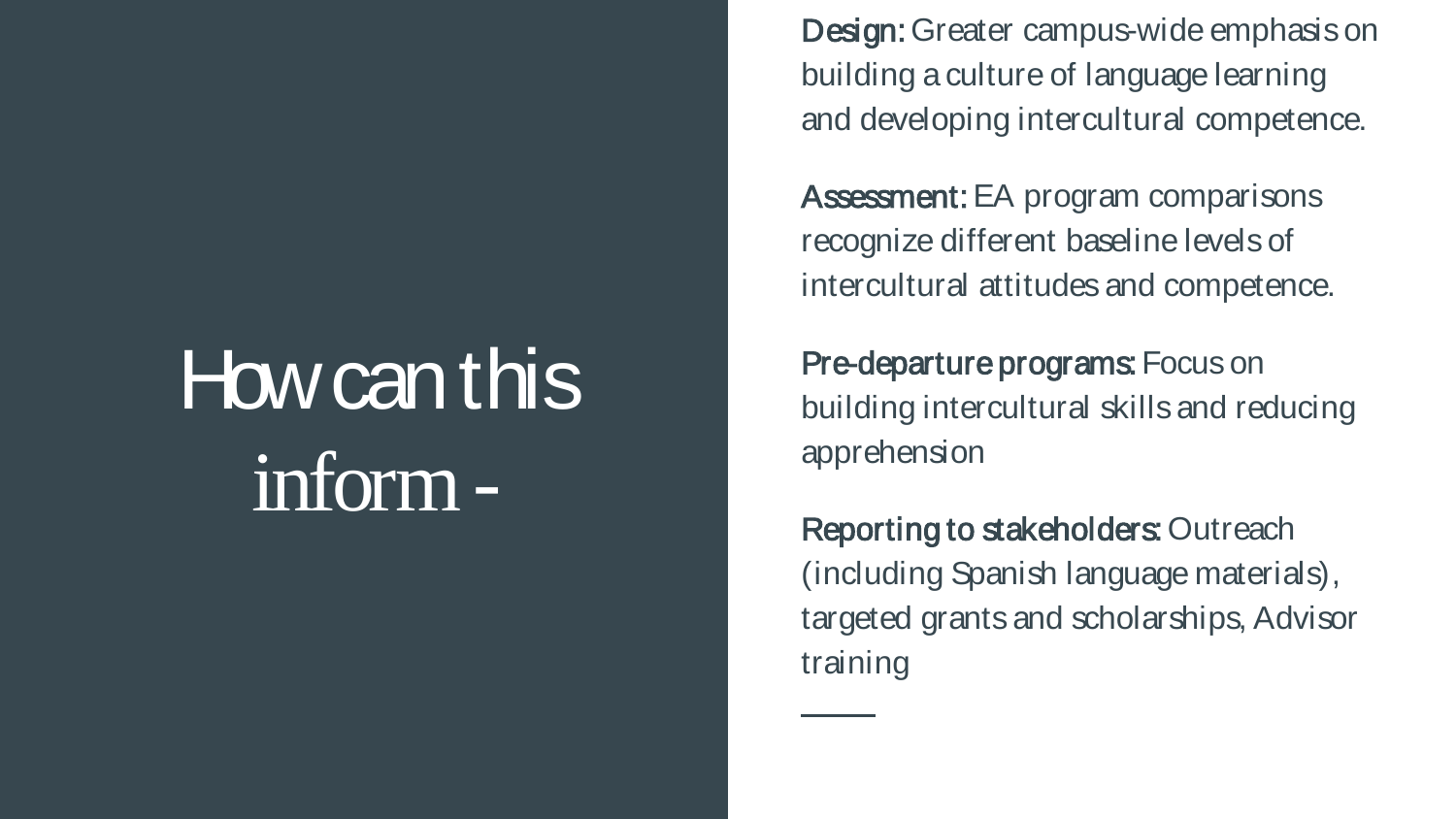# Case Study: Agnes Scott College

 $\bullet\bullet\bullet$ 

Janelle S. Peifer, Ph.D Assistant Professor of Psychology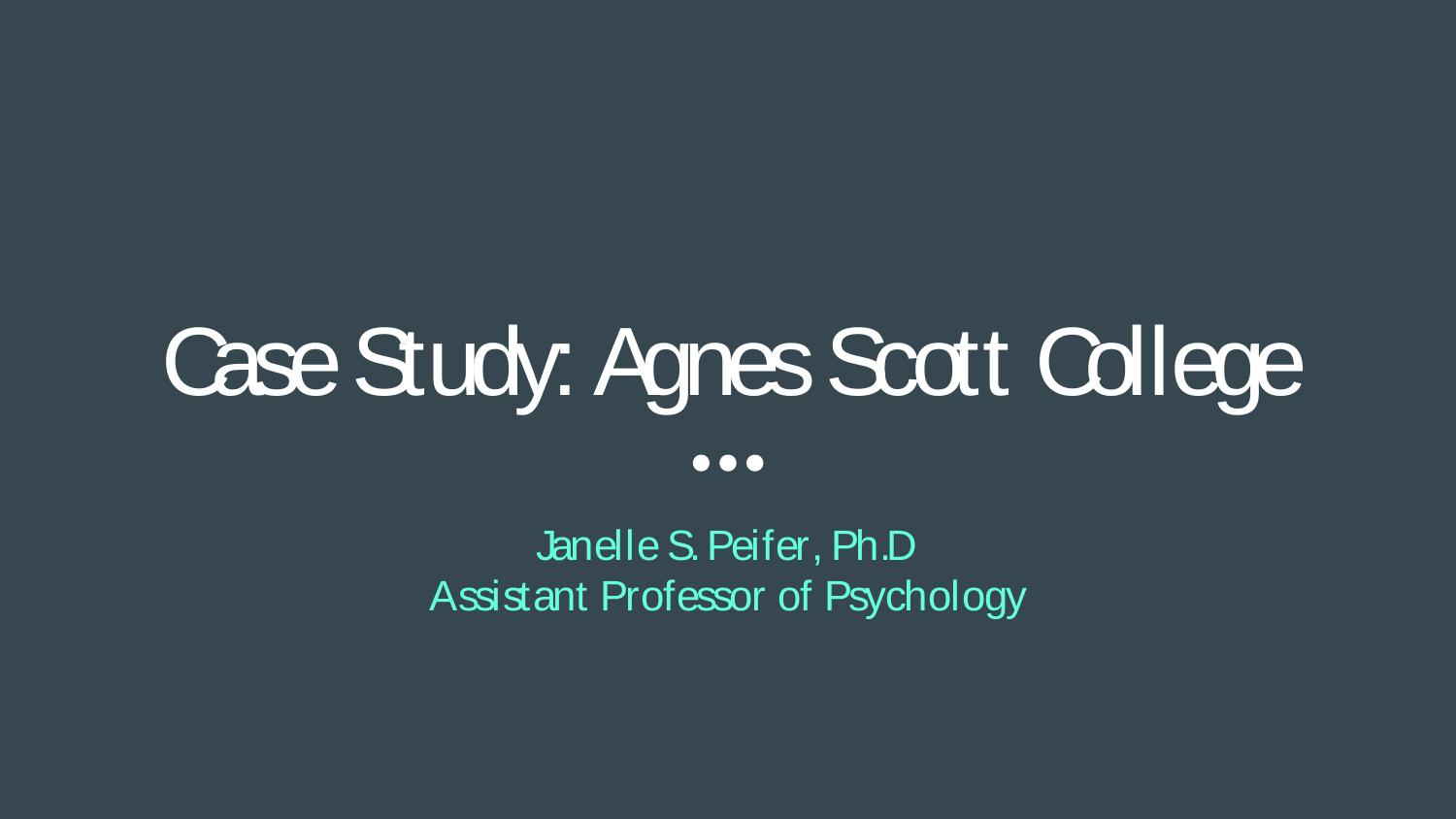#### Aspects of Identity

- + All are first year women.
- + Majority group status (Student of Color or White)
- + Racial/ethnic diversity of social groups
- + Personality traits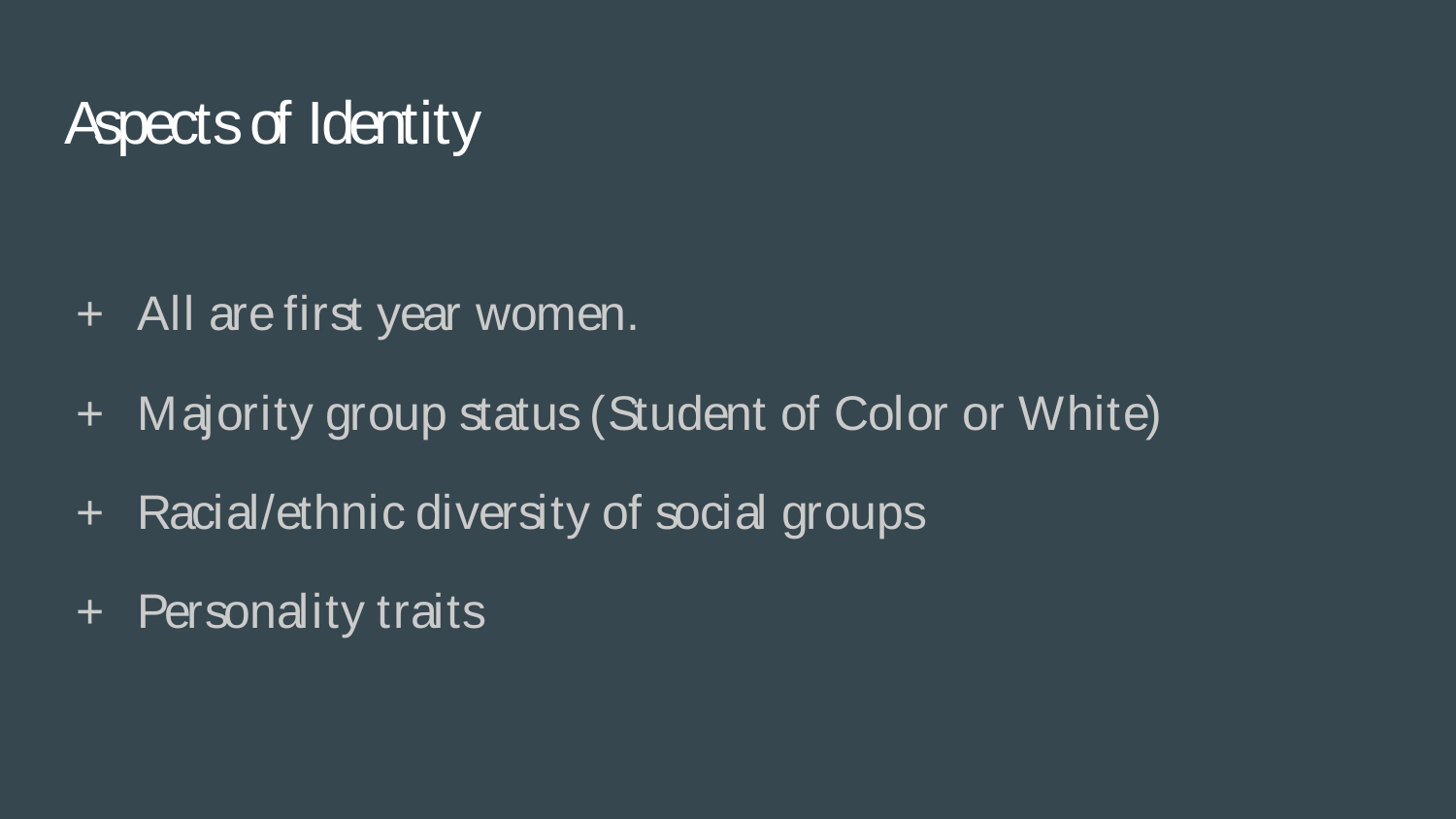### Brief Overview of Study

- + Setting
	- + Small, private, Southeastern liberal arts college for women
	- $+$  Incredibly diverse (15% int'l, 61% students of color, 44% Pell, 20% 1st gen)
	- + Global learning and leadership focus (Summit)
- + Population
	- + First year student women
	- + 179/276 (65%) fully completed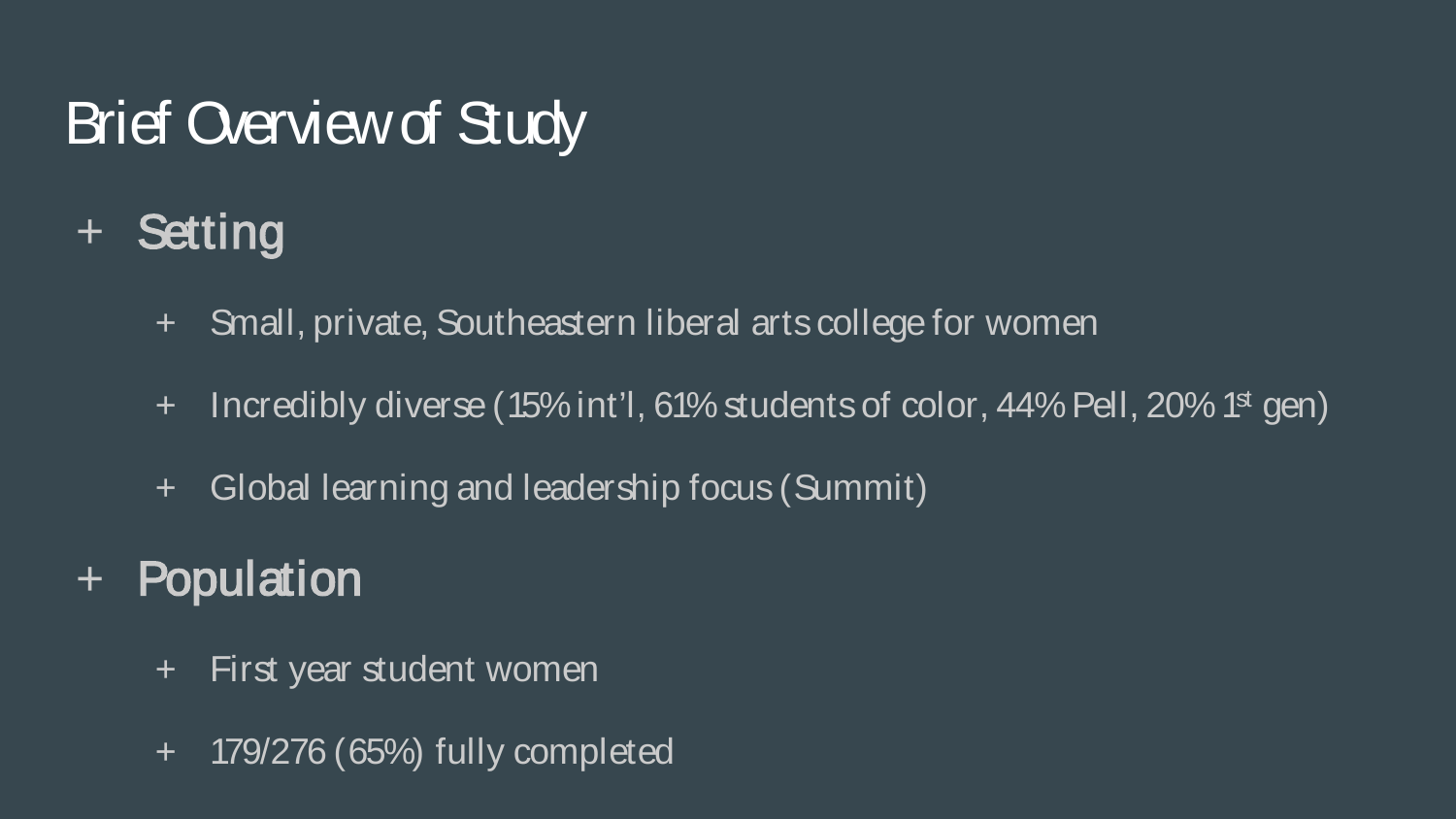#### Sample Cultural Characteristics

- + 59% Students of Color 41% White
	- + 41% White
	- + 31% Black
	- + 8% Asian
	- + 4% Multiracial
	- + 16% identified as another cultural group
- + 92% identified the US as home
- + Languages (21% speak more than one language)
	- + 4% not listed
	- + 75% Monolingual
	- + 20% Bilingual
	- + 1% Trilingual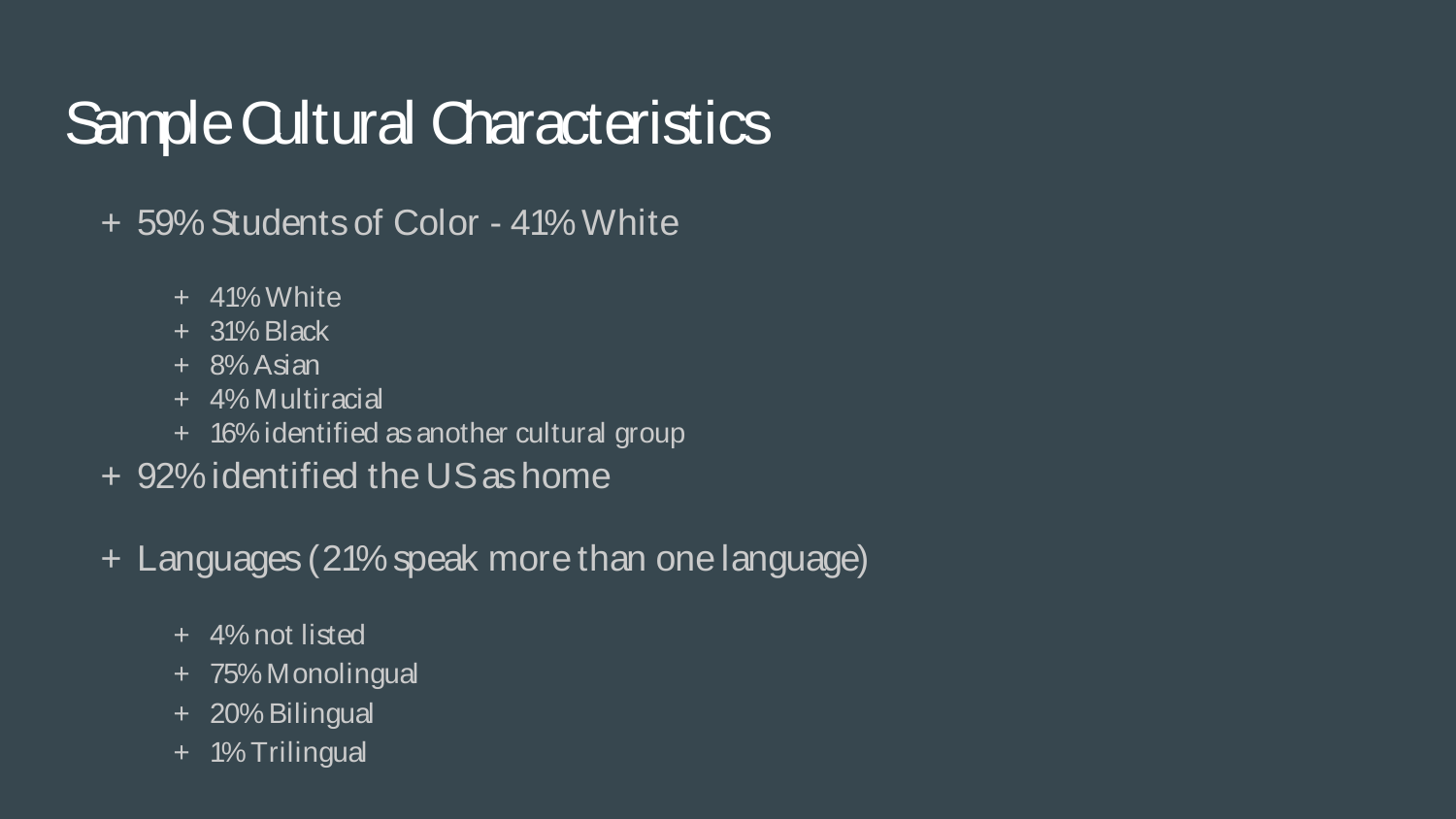#### Brief Overview of Study

#### + Procedures

- + Longitudinal design
- + Collected August 2015 (baseline)
- + E-mailed to incoming students completed before matriculation Explores associations between:
	- + outcomes (i.e., cognitive, intrapersonal, and interpersonal domains on GPI)
	- + cultural identity (i.e., majority group status and international status)
	- + social exposure (i.e., racial/ethnic and international diversity of friendships)
	- + **personality traits** (i.e., extraversion, agreeableness, conscientiousness, neuroticism, intellect/imagination)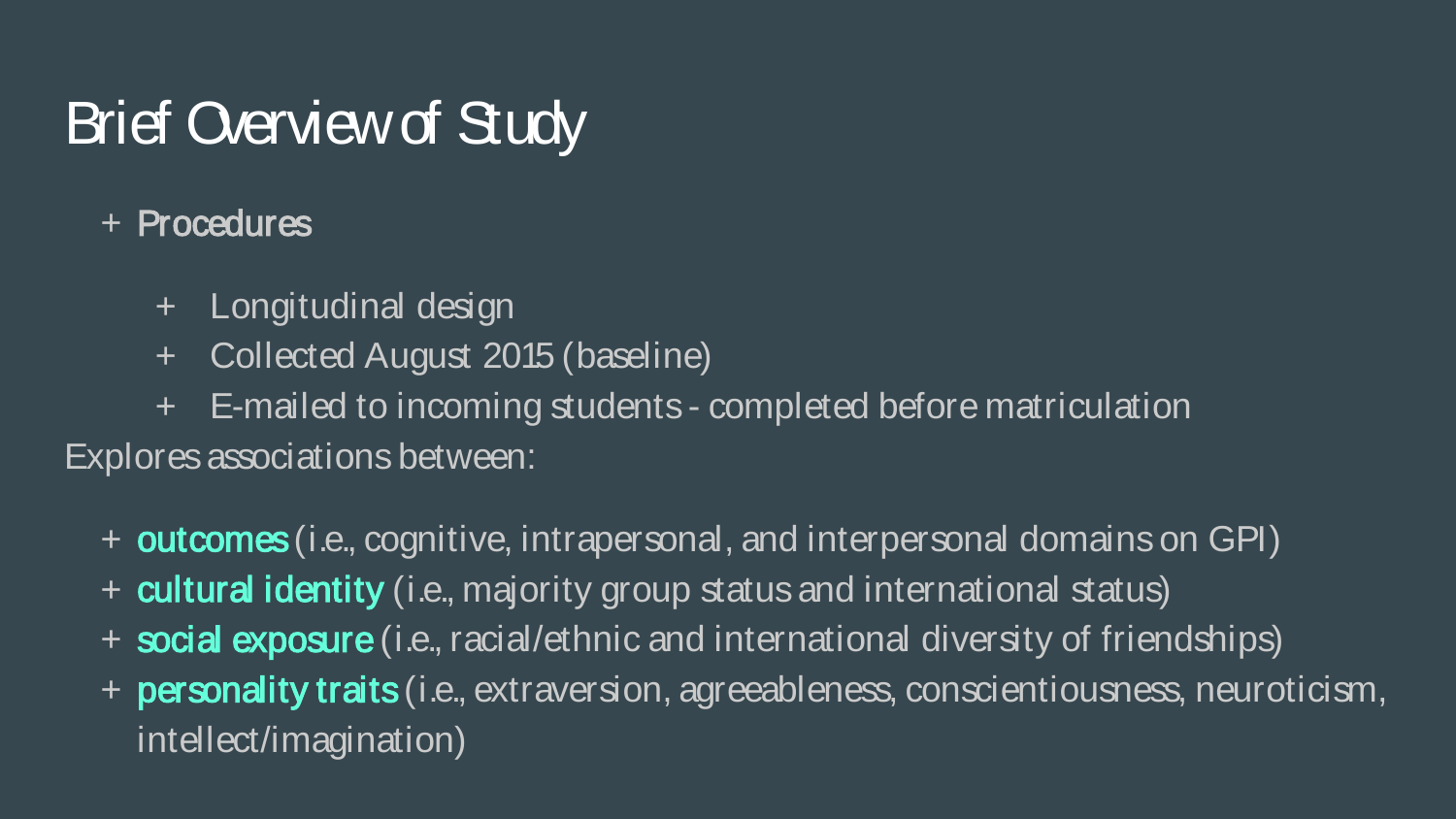# **ntilve**

#### KNOWING

"Degree of complexity of one's view the importance of cultural context in judging what is important to know and value."

Sample Item: Some people have culture and others do not.

#### KNOWLEDGE

"Degree of understanding and awareness of various cultures and their impact on our global society and level of proficiency in more than one language."

Sample Item: I know how to analyze the basic characteristics of culture.

Positively correlate with int'l diversity of friends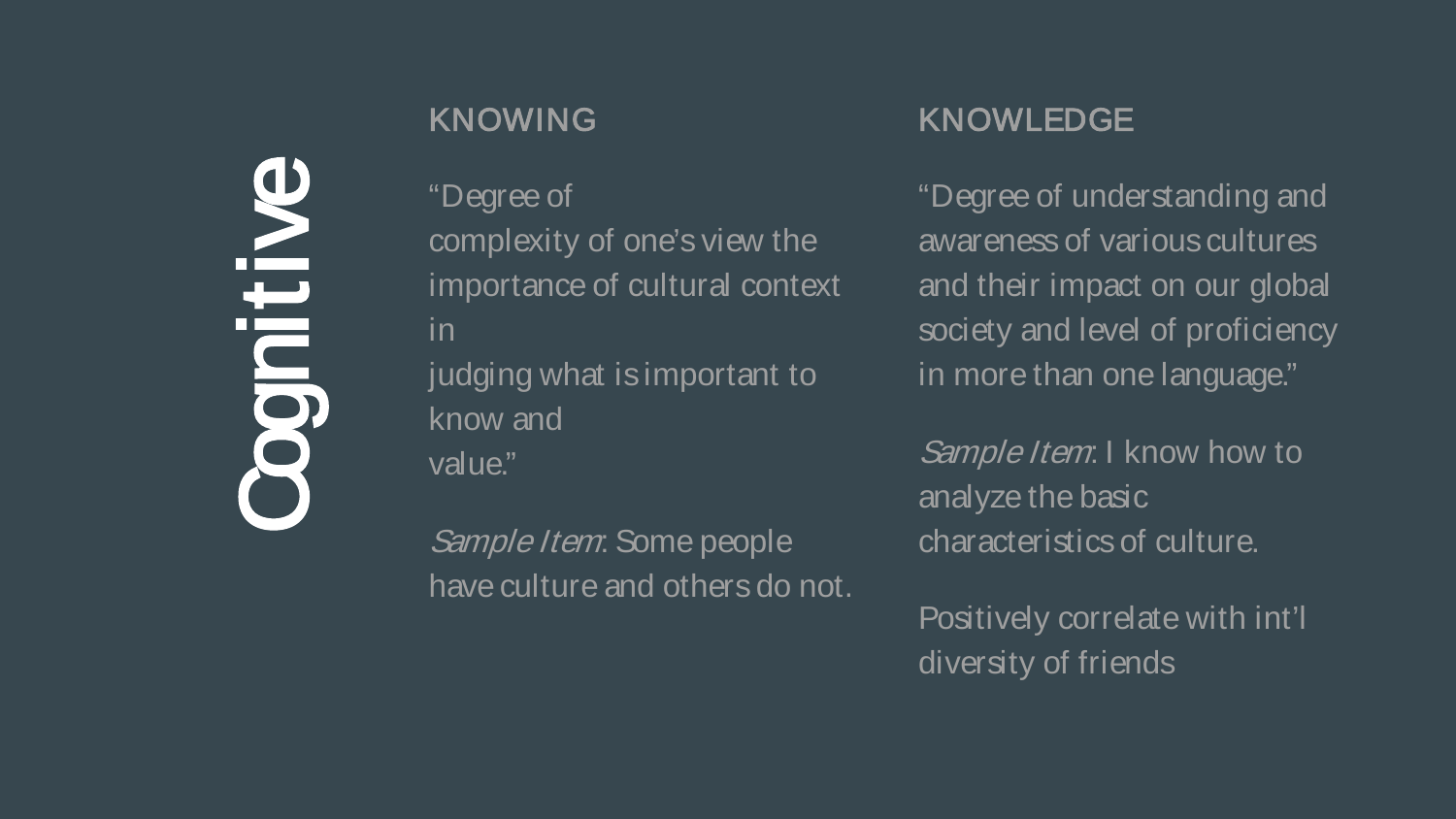# Intrapersonal 3003 BO **Pira**

**IDENTITY** 

"Level of awareness of one's unique identity, purpose, and meaningful philosophy of life."

Sample Item: I have a definite purpose in life.

#### AFFECT

"Level of respect for and acceptance of cultural perspectives different from one's own and degree of emotional confidence when living in complex situations,which reflects an "emotional intelligence" that is important in one's processing encounters with other cultures."

Sample Item: I am sensitive to those who are discriminated against.

\*Postivite correlation Racial/Ethnicity diversity of friends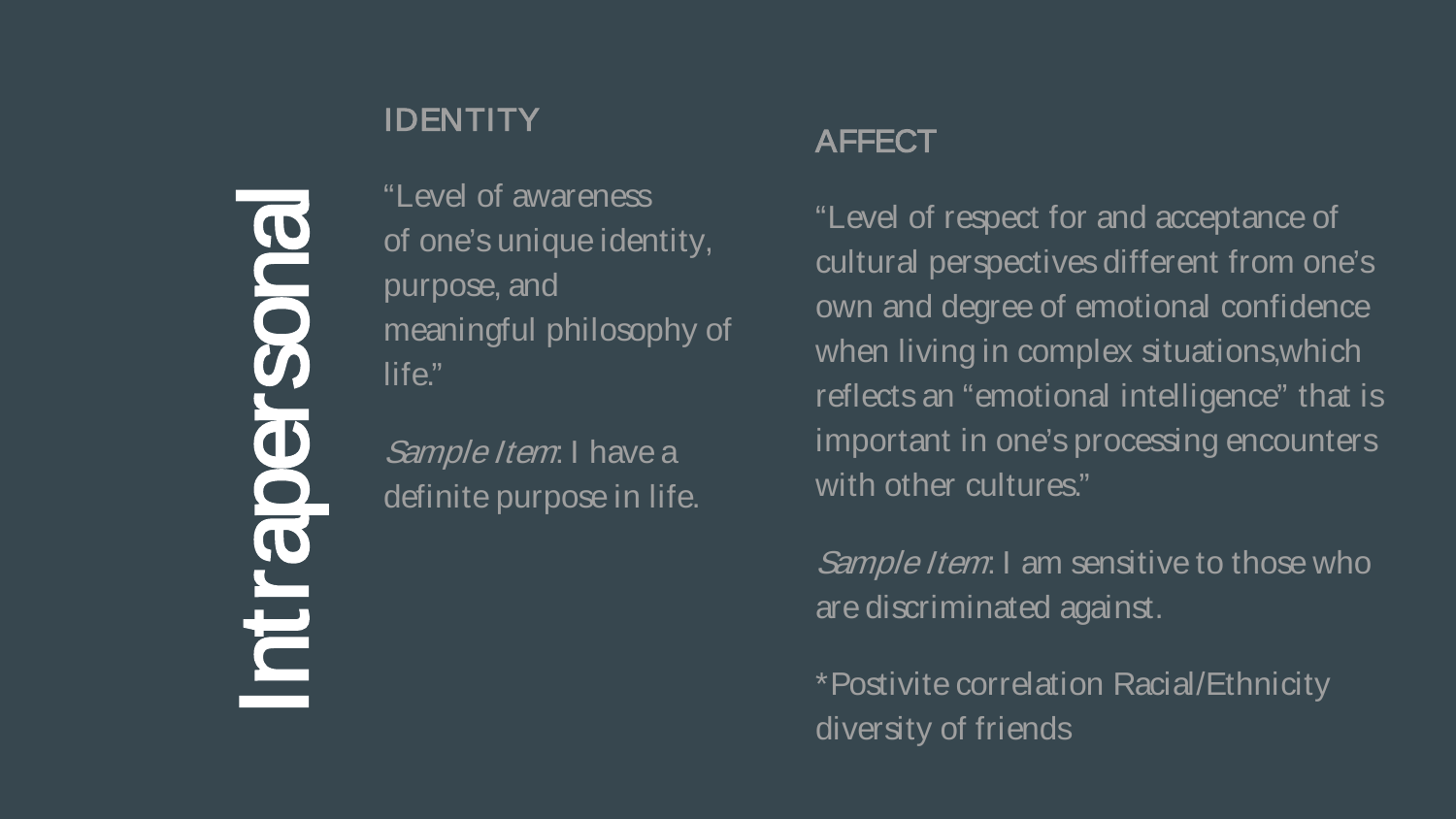Interpersonal **NO** C C E

#### SOCIAL RESPONSIBILITY

"Level of interdependence and social concern for others."

Sample Item: I work for the rights of others.

\*Positive correlated with ethnic/racial diversity of friends

#### SOCIAL INTERACTION

"Degree of engagements with others who are different from oneself and degree of cultural sensitivity in living in pluralistic settings."

Sample Item: I intentionally involve people from many cultural backgrounds in my life.

\*Positively correlated with both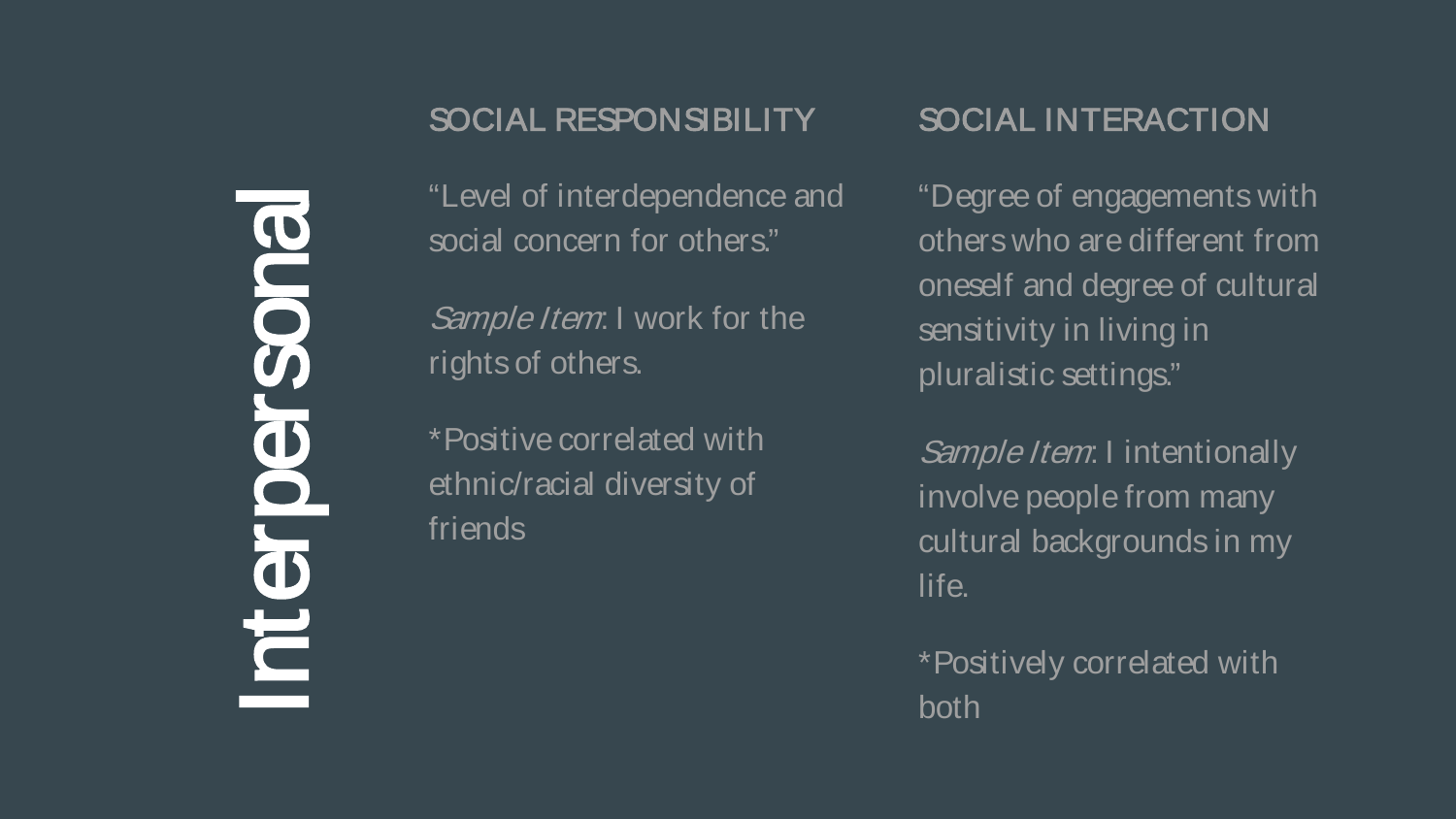#### No significant differences by international status.

| <b>Outcome</b>       | <b>White</b>            | <b>Studs. Of Color</b>  | <b>ANOVA</b>            |
|----------------------|-------------------------|-------------------------|-------------------------|
| Cog. Knowing         | $M = 3.83, SD = .49$    | $M = 3.63$ , $SD = .50$ | $F(1,165)=6.44, p=.012$ |
| Intra. Identity      | $M = 3.90$ , $SD = .52$ | $M = 4.10, SD = .48$    | $F(1,165)=6.66, p=.011$ |
| Inter. Social Intrx. | $M = 3.51$ , $SD = .64$ | $M = 3.80, SD = .63$    | $F(1,170)=8.29, p=.005$ |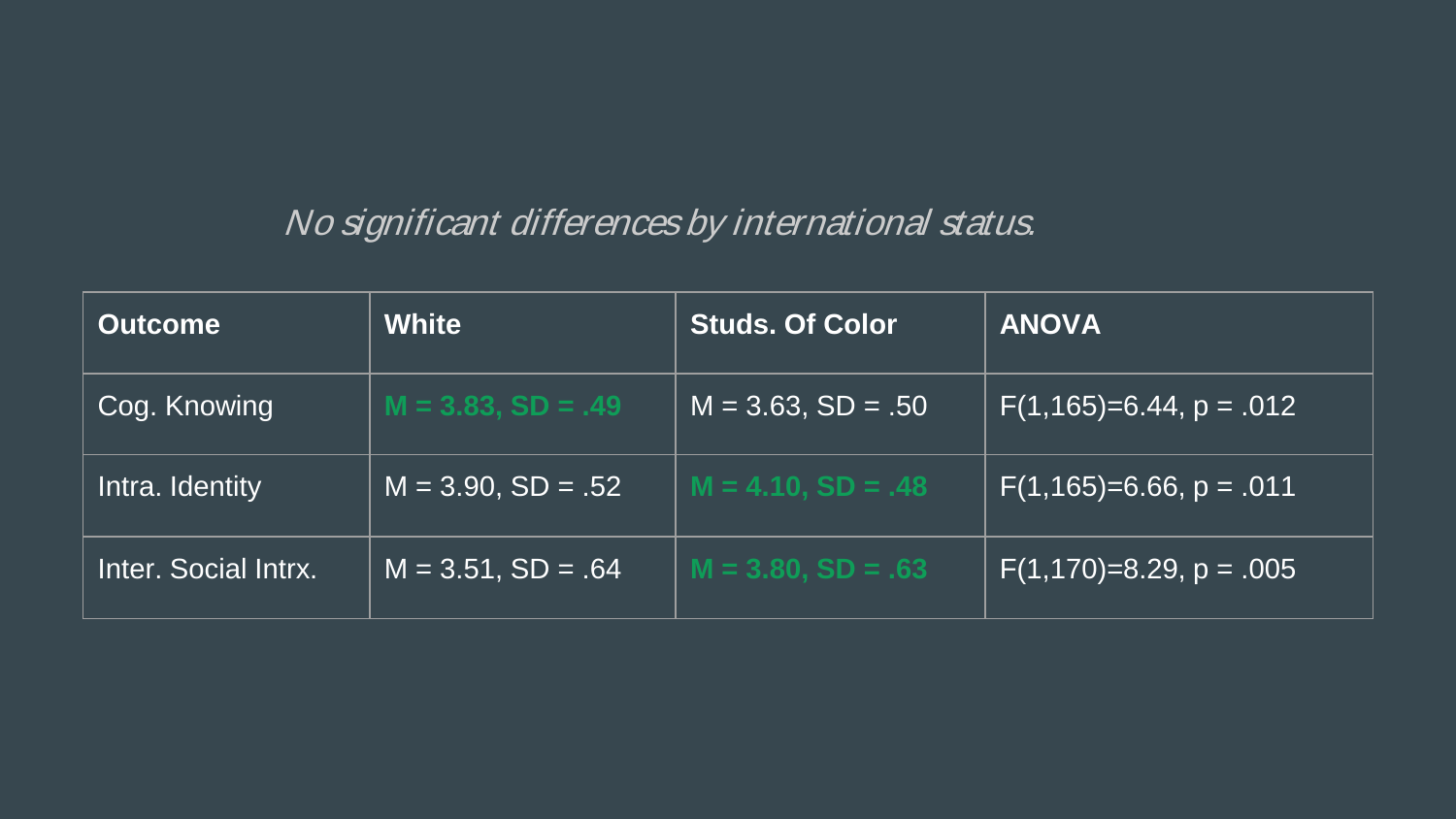# How can this inform -

Design - focus on social diversity

Assessment - multi-method longitudinal - experimental

Pre- and post-departure programs role of cultural identity - majority group status matters

#### Reporting to stakeholders -

understanding of student identities as key to understanding who this new emphasis is attracting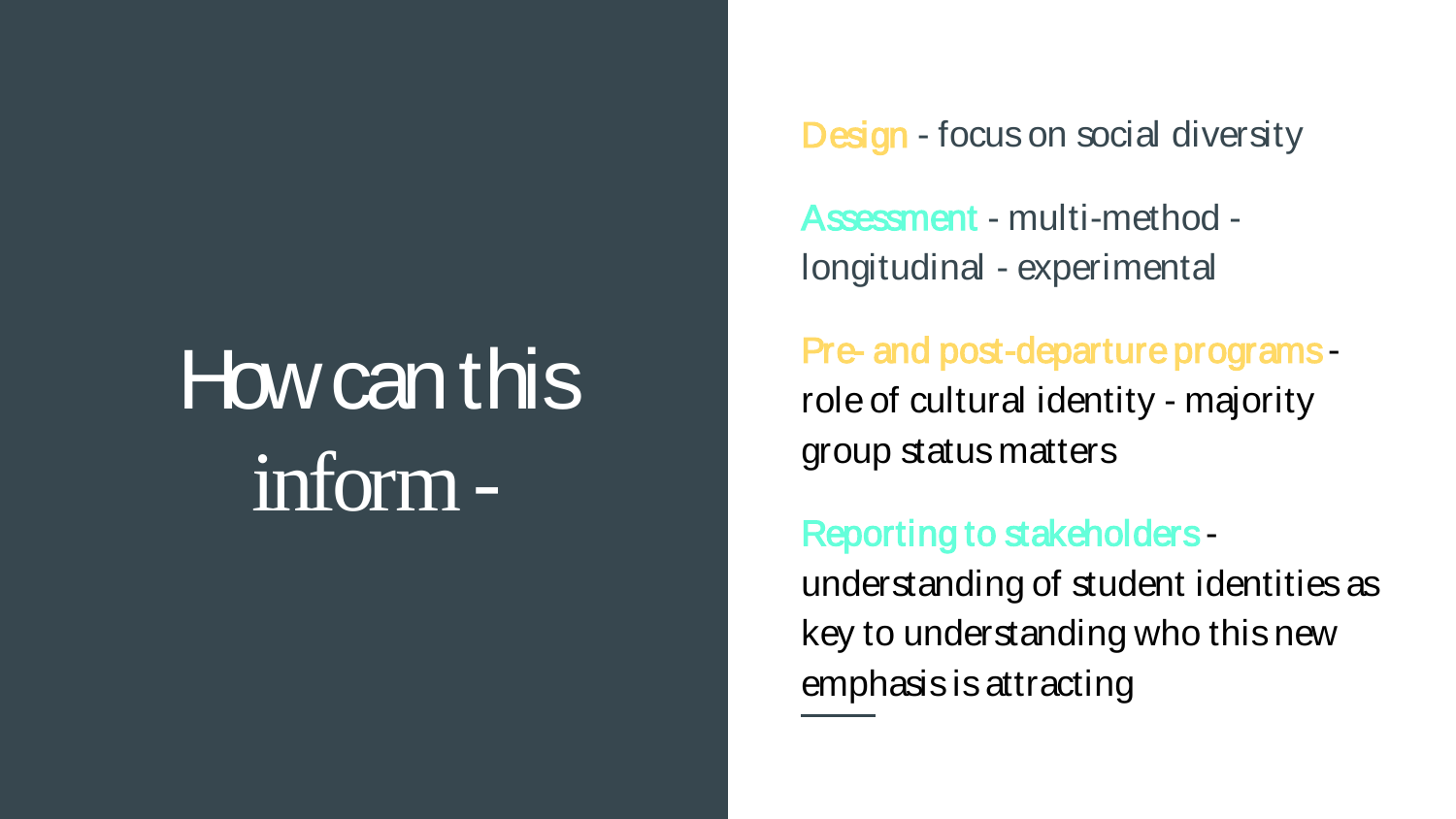# Mcro-Workshop: Action Planning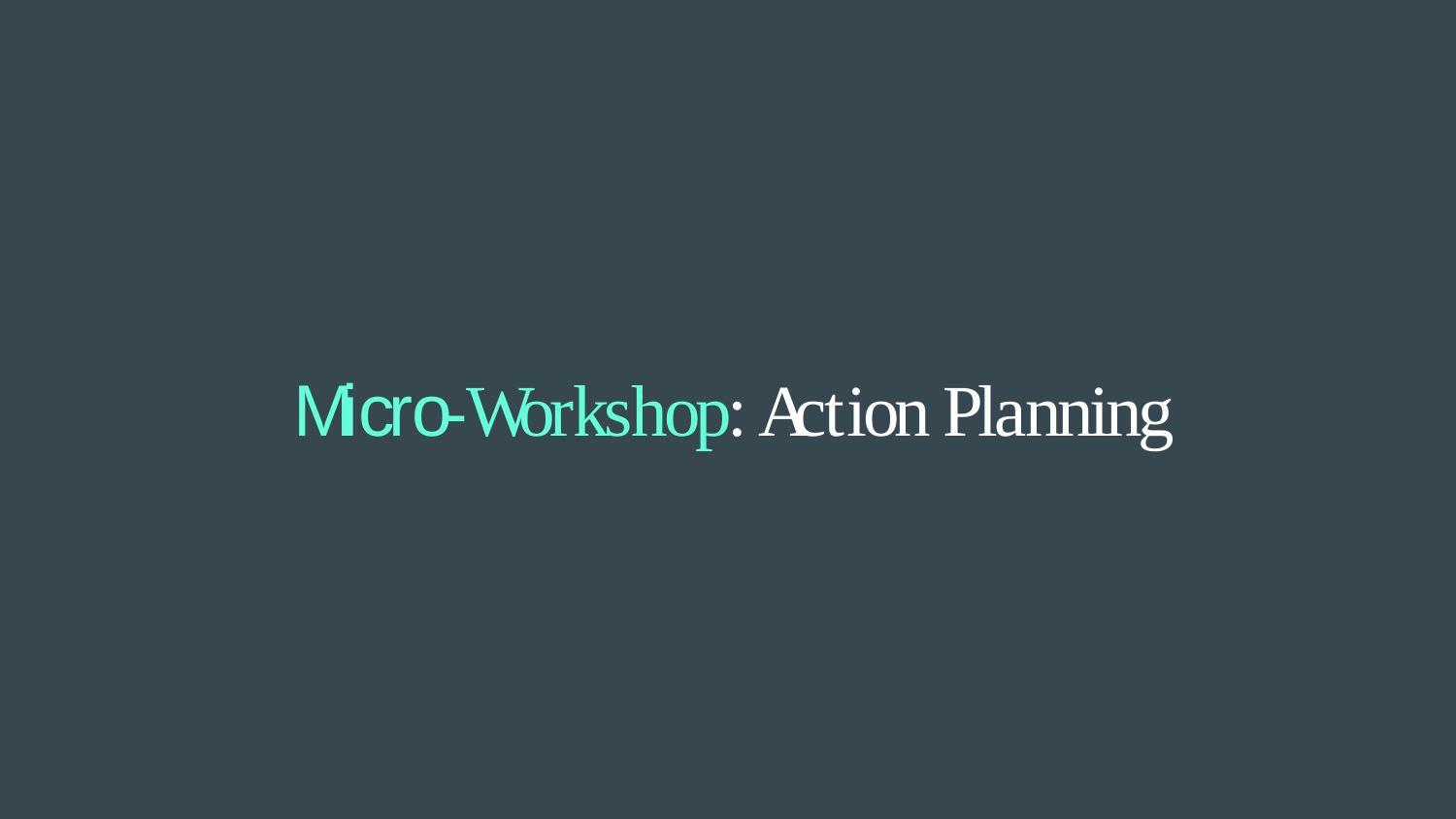#### Research in Action Plans

Instructions:

- + Choose a research finding.
- + Hone in on one element.
- + Link it with action at your institution:
	- + What is one thing you can do that is researchinformed?

#### Example:

- + Latinas identified as American outside of the US, but not in the US.
- + How might this inform predeparture?
- + Shaping pre-departure training to include identity-exploration.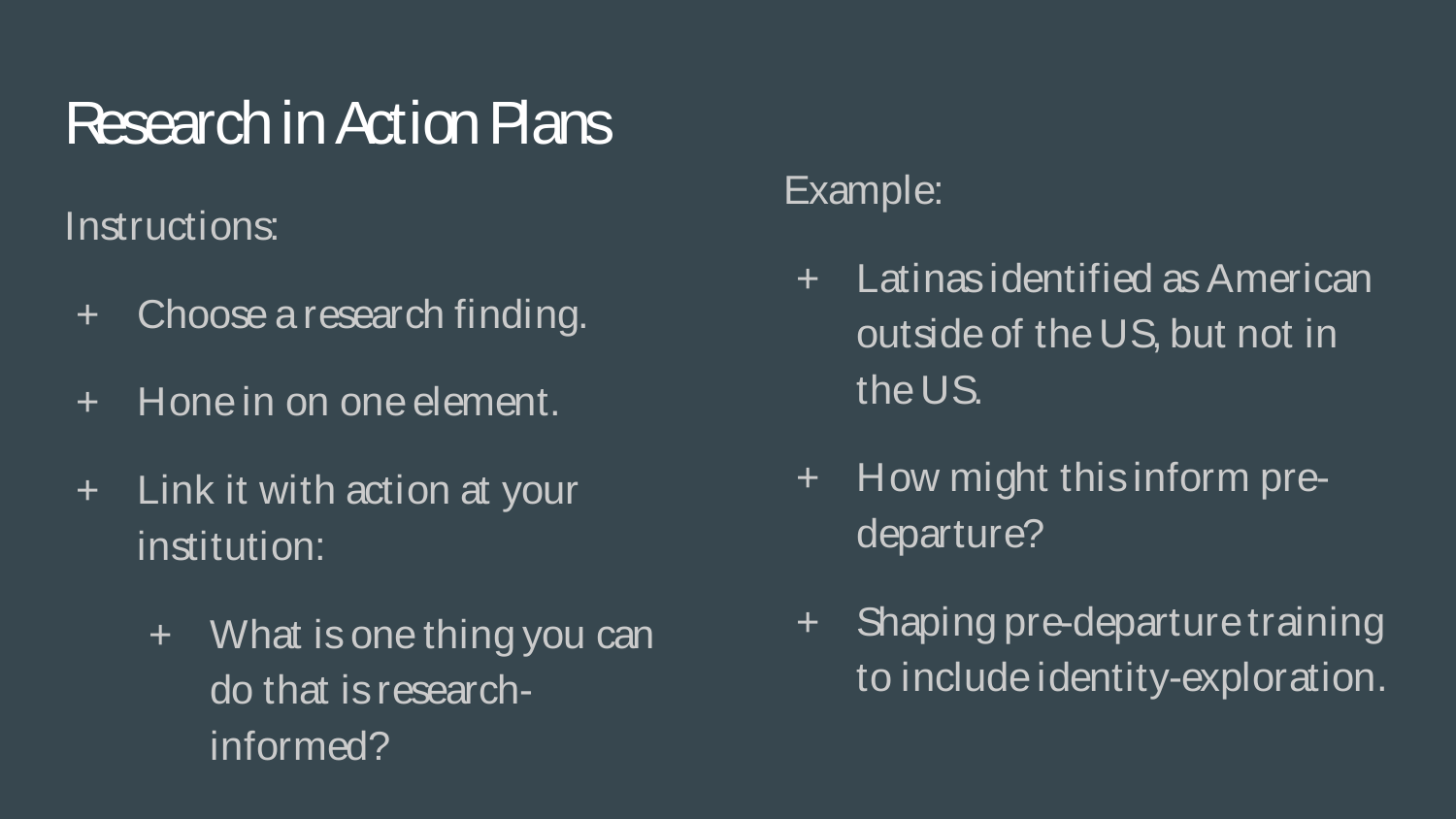## Concluding Thoughts + Next Steps

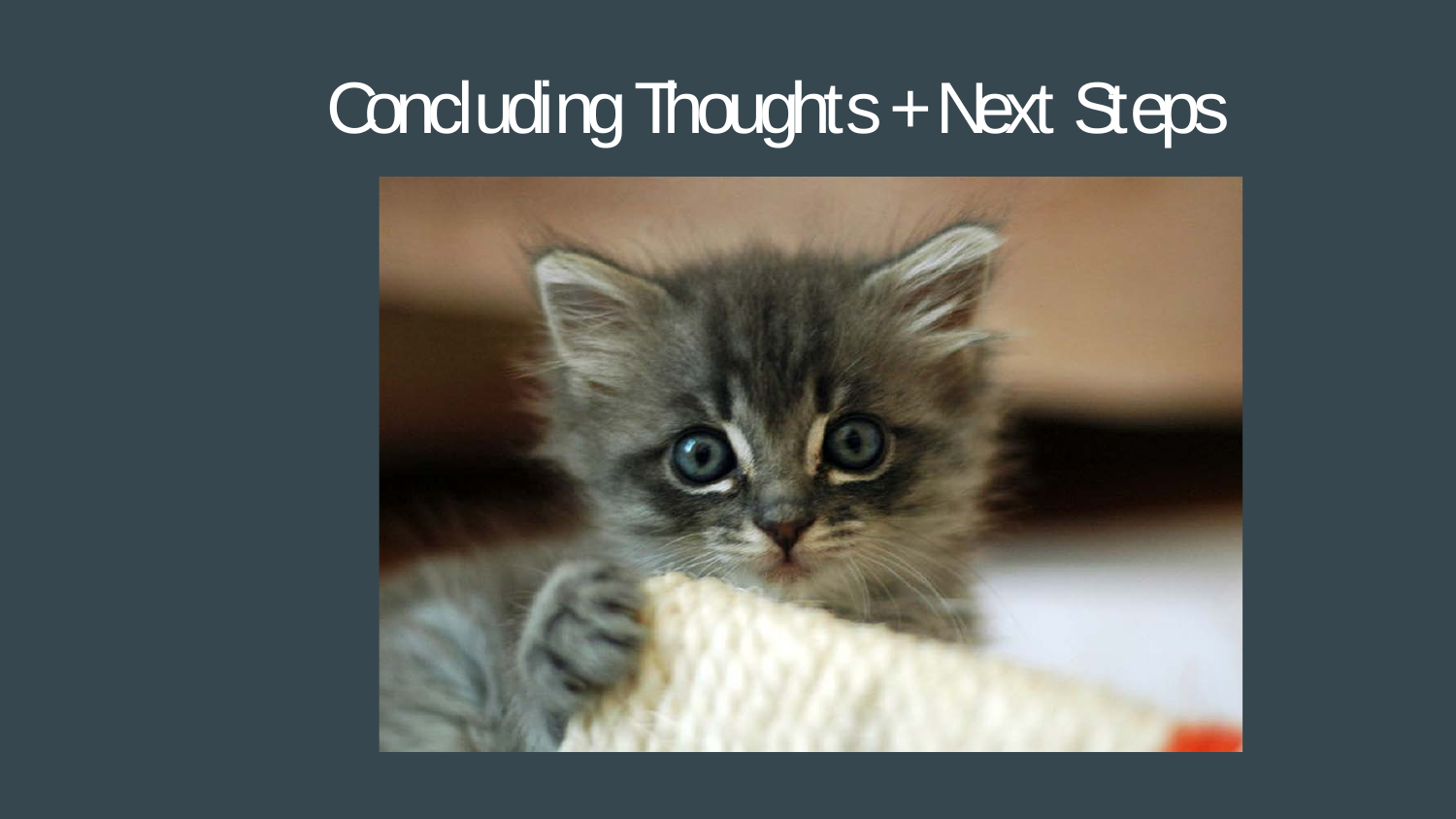Questions? Dr. Janelle S. Peifer [jpeifer@agnesscott.edu](mailto:jpeifer@agnesscott.edu)

Dr. Elaine Meyer-Lee [emeyerlee@agnesscott.edu](mailto:emeyerlee@agnesscott.edu)

--

Dr. Karen Chambers [kchamber@saintmarys.edu](mailto:kchamber@saintmarys.edu)

Dr. Susan Goldstein [susan\\_goldstein@redlands.edu](mailto:susan_goldstein@redlands.edu) Many thanks to:

- + Center for Global Learning
- + The Global Development Research Team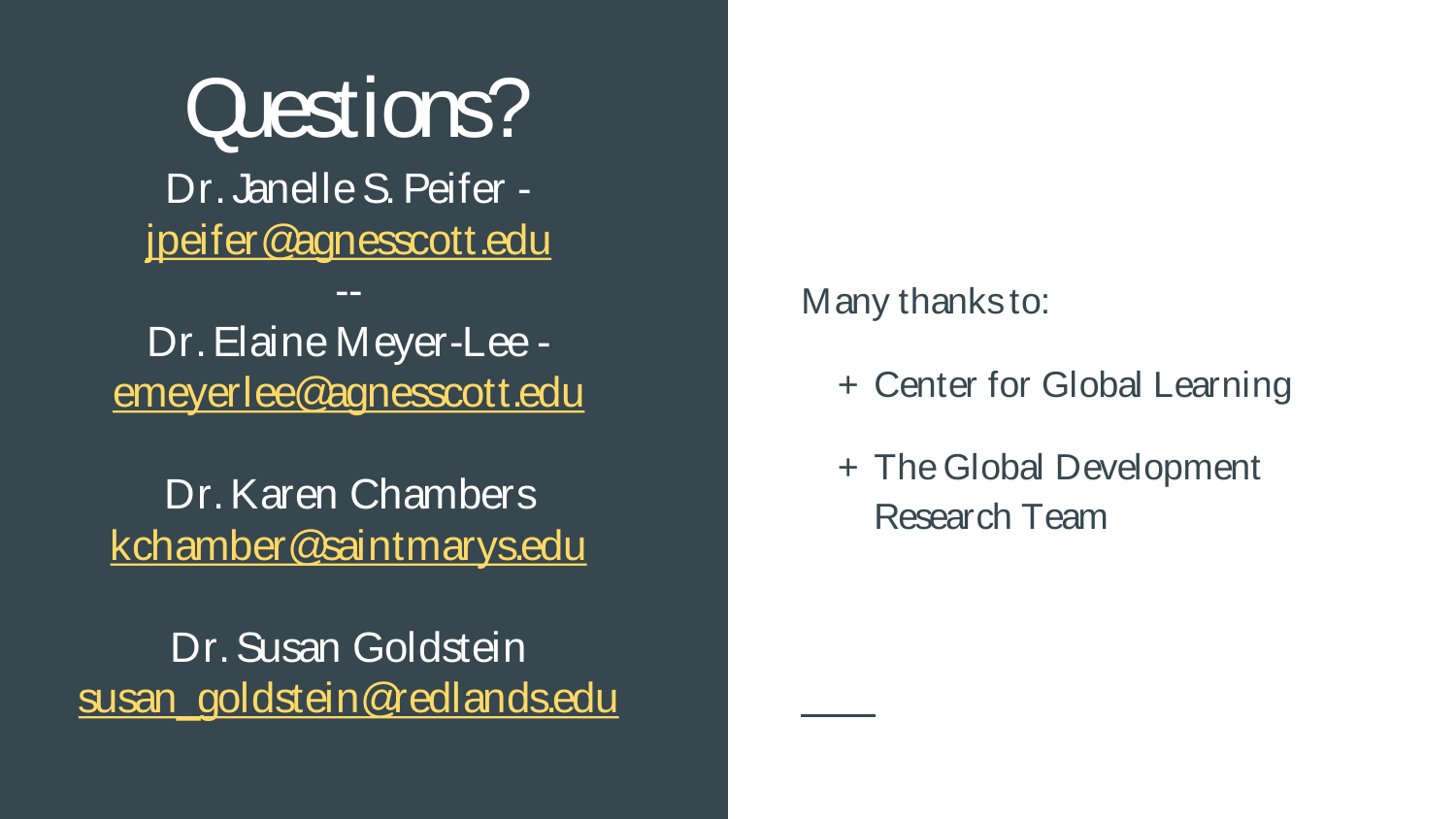## Measures in More Detail